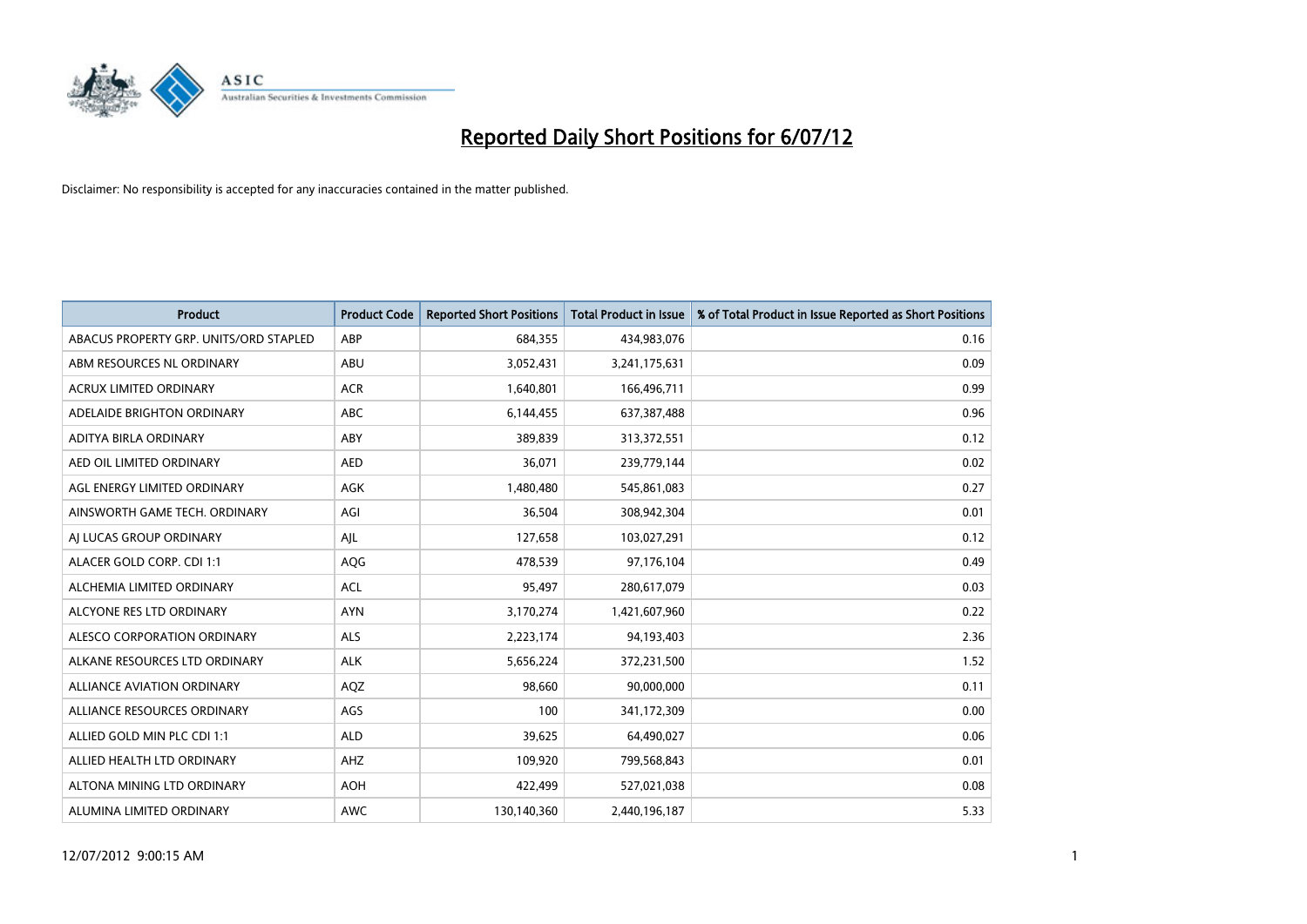

| <b>Product</b>                          | <b>Product Code</b> | <b>Reported Short Positions</b> | <b>Total Product in Issue</b> | % of Total Product in Issue Reported as Short Positions |
|-----------------------------------------|---------------------|---------------------------------|-------------------------------|---------------------------------------------------------|
| AMALGAMATED HOLDINGS ORDINARY           | <b>AHD</b>          | 1.342                           | 157,629,498                   | 0.00                                                    |
| AMCOM TELECOMM. ORDINARY                | <b>AMM</b>          | 107,830                         | 241,491,904                   | 0.04                                                    |
| AMCOR LIMITED ORDINARY                  | <b>AMC</b>          | 2,830,819                       | 1,206,684,923                 | 0.23                                                    |
| AMP LIMITED ORDINARY                    | AMP                 | 6,679,212                       | 2,894,931,180                 | 0.23                                                    |
| AMPELLA MINING ORDINARY                 | <b>AMX</b>          | 4,035,736                       | 246,800,493                   | 1.64                                                    |
| ANGLOGOLD ASHANTI CDI 5:1               | AGG                 |                                 | 89,207,765                    | 0.00                                                    |
| ANSELL LIMITED ORDINARY                 | <b>ANN</b>          | 3,136,398                       | 130,656,668                   | 2.40                                                    |
| ANTARES ENERGY LTD ORDINARY             | <b>AZZ</b>          | 278,322                         | 259,950,000                   | 0.11                                                    |
| ANZ BANKING GRP LTD ORDINARY            | <b>ANZ</b>          | 7,663,028                       | 2,679,690,754                 | 0.29                                                    |
| APA GROUP STAPLED SECURITIES            | <b>APA</b>          | 7,394,432                       | 644,485,583                   | 1.15                                                    |
| APN NEWS & MEDIA ORDINARY               | <b>APN</b>          | 21,389,740                      | 649,010,756                   | 3.30                                                    |
| AQUARIUS PLATINUM. ORDINARY             | <b>AOP</b>          | 14,461,634                      | 470,312,578                   | 3.07                                                    |
| AQUILA RESOURCES ORDINARY               | <b>AQA</b>          | 6,039,028                       | 411,804,442                   | 1.47                                                    |
| ARAFURA RESOURCE LTD ORDINARY           | <b>ARU</b>          | 5,102,531                       | 396,004,144                   | 1.29                                                    |
| ARB CORPORATION ORDINARY                | ARP                 | 59.628                          | 72,481,302                    | 0.08                                                    |
| ARDENT LEISURE GROUP STAPLED SECURITIES | AAD                 | 616,226                         | 334,209,401                   | 0.18                                                    |
| ARISTOCRAT LEISURE ORDINARY             | <b>ALL</b>          | 17,842,815                      | 550,502,889                   | 3.24                                                    |
| <b>ARRIUM LTD ORDINARY</b>              | ARI                 | 9,891,647                       | 1,345,665,626                 | 0.74                                                    |
| <b>ASCIANO LIMITED ORDINARY</b>         | <b>AIO</b>          | 5,364,429                       | 975,385,664                   | 0.55                                                    |
| ASG GROUP LIMITED ORDINARY              | <b>ASZ</b>          | 171,510                         | 172,152,079                   | 0.10                                                    |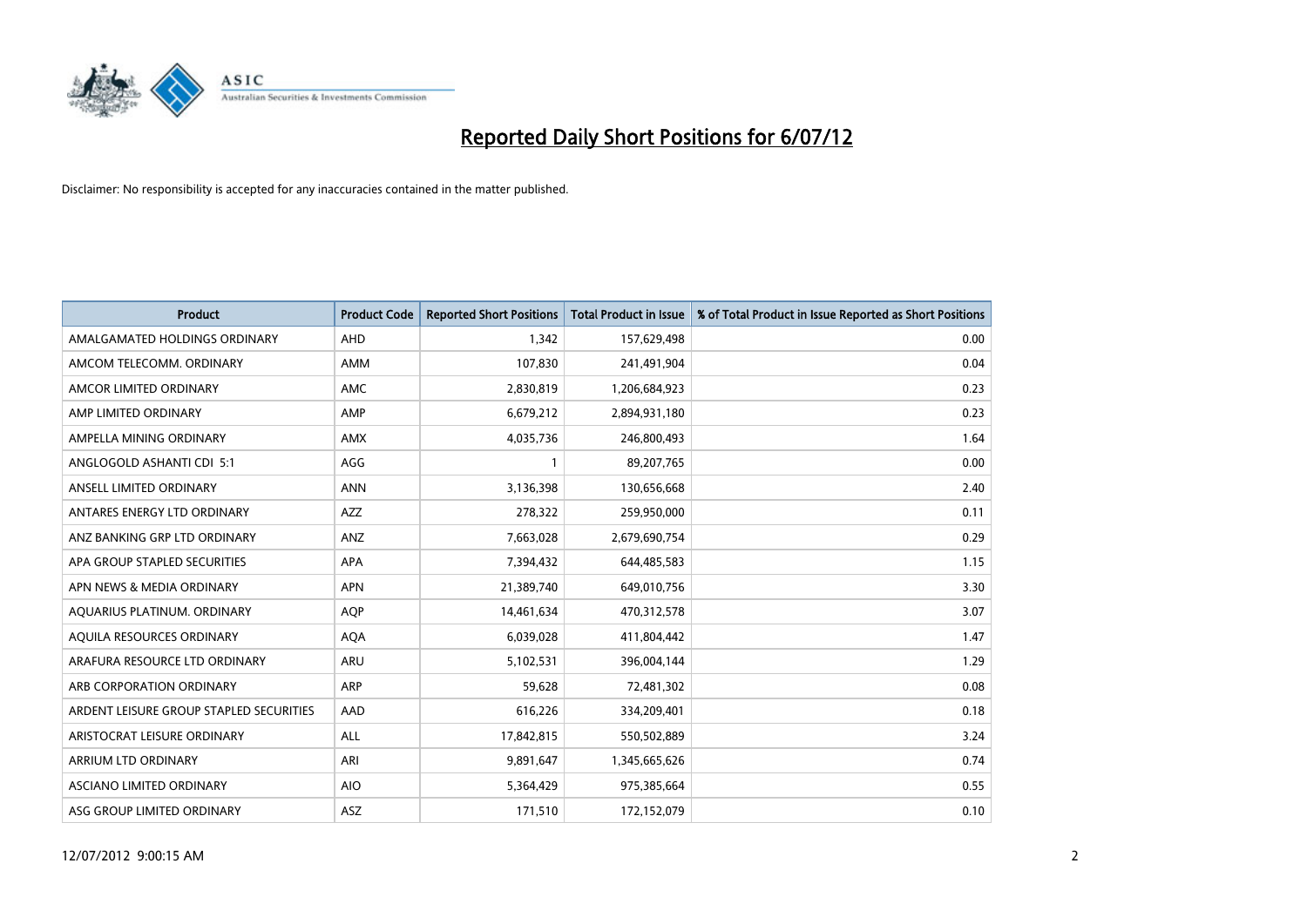

| <b>Product</b>                          | <b>Product Code</b> | <b>Reported Short Positions</b> | <b>Total Product in Issue</b> | % of Total Product in Issue Reported as Short Positions |
|-----------------------------------------|---------------------|---------------------------------|-------------------------------|---------------------------------------------------------|
| ASPEN GROUP ORD/UNITS STAPLED           | APZ                 | 118,652                         | 600,507,326                   | 0.02                                                    |
| ASPIRE MINING LTD ORDINARY              | <b>AKM</b>          | 270.129                         | 620,594,556                   | 0.04                                                    |
| ASTRO JAP PROP GROUP STAPLED SECURITIES | AJA                 | 11,541                          | 58,445,002                    | 0.02                                                    |
| ASX LIMITED ORDINARY                    | <b>ASX</b>          | 4,024,521                       | 175,136,729                   | 2.30                                                    |
| ATLANTIC LIMITED ORDINARY               | ATI                 | 60.000                          | 154,757,339                   | 0.04                                                    |
| ATLAS IRON LIMITED ORDINARY             | <b>AGO</b>          | 10,612,282                      | 904,580,993                   | 1.17                                                    |
| AUCKLAND INTERNATION ORDINARY           | <b>AIA</b>          | 50.000                          | 1,322,564,489                 | 0.00                                                    |
| <b>AURORA OIL &amp; GAS ORDINARY</b>    | <b>AUT</b>          | 7,127,687                       | 446,595,778                   | 1.60                                                    |
| AUSDRILL LIMITED ORDINARY               | ASL                 | 1,489,872                       | 304,397,289                   | 0.49                                                    |
| AUSENCO LIMITED ORDINARY                | AAX                 | 463,546                         | 123,872,665                   | 0.37                                                    |
| <b>AUSTAL LIMITED ORDINARY</b>          | ASB                 | 198,094                         | 188,193,007                   | 0.11                                                    |
| AUSTBROKERS HOLDINGS ORDINARY           | <b>AUB</b>          | 59                              | 55,999,095                    | 0.00                                                    |
| <b>AUSTIN ENGINEERING ORDINARY</b>      | <b>ANG</b>          | 20.490                          | 72,314,403                    | 0.03                                                    |
| AUSTRALAND PROPERTY STAPLED SECURITY    | <b>ALZ</b>          | 120.814                         | 576,846,597                   | 0.02                                                    |
| AUSTRALIAN AGRICULT, ORDINARY           | <b>AAC</b>          | 527,642                         | 312,905,085                   | 0.17                                                    |
| AUSTRALIAN INFRASTR, UNITS/ORDINARY     | <b>AIX</b>          | 11,514,924                      | 620,733,944                   | 1.86                                                    |
| AUSTRALIAN PHARM, ORDINARY              | API                 | 254,289                         | 488,115,883                   | 0.05                                                    |
| AUTOMOTIVE HOLDINGS ORDINARY            | <b>AHE</b>          | 9,994                           | 260,579,682                   | 0.00                                                    |
| AVIENNINGS LIMITED ORDINARY             | AVI                 | 575,001                         | 274,588,694                   | 0.21                                                    |
| AWE LIMITED ORDINARY                    | <b>AWE</b>          | 2.260.343                       | 521,871,941                   | 0.43                                                    |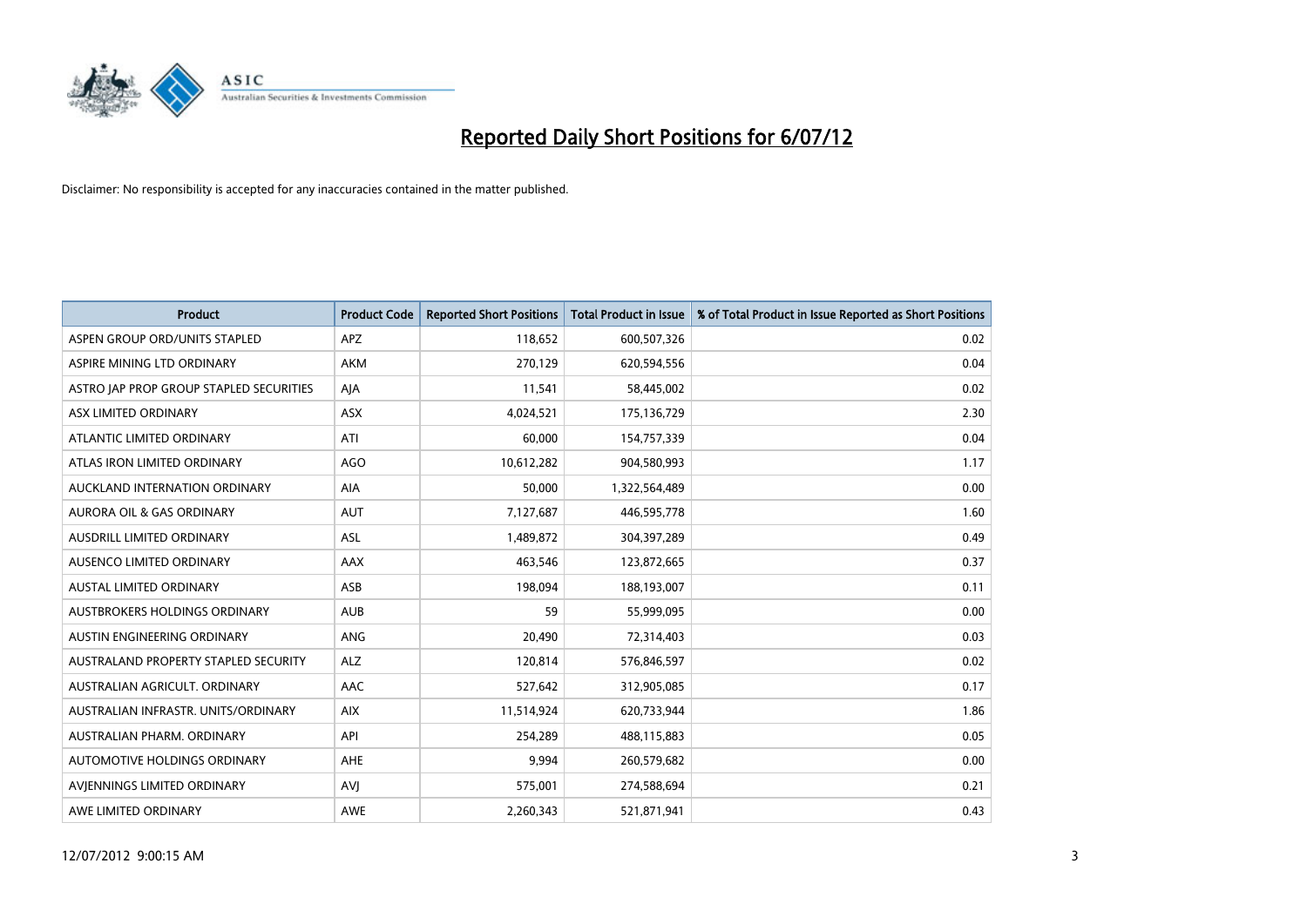

| <b>Product</b>                       | <b>Product Code</b> | <b>Reported Short Positions</b> | <b>Total Product in Issue</b> | % of Total Product in Issue Reported as Short Positions |
|--------------------------------------|---------------------|---------------------------------|-------------------------------|---------------------------------------------------------|
| AZIMUTH RES LTD ORDINARY             | <b>AZH</b>          | 1,325,845                       | 401,518,304                   | 0.33                                                    |
| AZUMAH RESOURCES ORDINARY            | <b>AZM</b>          | 743,919                         | 333,614,096                   | 0.22                                                    |
| <b>BANDANNA ENERGY ORDINARY</b>      | <b>BND</b>          | 3,940,952                       | 528,481,199                   | 0.75                                                    |
| BANK OF QUEENSLAND. ORDINARY         | <b>BOQ</b>          | 10,300,134                      | 308,797,224                   | 3.34                                                    |
| <b>BASE RES LIMITED ORDINARY</b>     | <b>BSE</b>          | 716,572                         | 460,440,029                   | 0.16                                                    |
| <b>BATHURST RESOURCES ORDINARY</b>   | <b>BTU</b>          | 34,337,900                      | 696,747,997                   | 4.93                                                    |
| <b>BC IRON LIMITED ORDINARY</b>      | <b>BCI</b>          | 266,583                         | 103,861,000                   | 0.26                                                    |
| BEACH ENERGY LIMITED ORDINARY        | <b>BPT</b>          | 28,210,507                      | 1,255,464,157                 | 2.25                                                    |
| BEADELL RESOURCE LTD ORDINARY        | <b>BDR</b>          | 11,907,911                      | 719,204,752                   | 1.66                                                    |
| BENDIGO AND ADELAIDE ORDINARY        | <b>BEN</b>          | 7,525,264                       | 396,641,036                   | 1.90                                                    |
| BENITEC BIOPHARMA ORDINARY           | <b>BLT</b>          | 75,000                          | 970,628,529                   | 0.01                                                    |
| BERKELEY RESOURCES ORDINARY          | <b>BKY</b>          | 359,026                         | 179,298,273                   | 0.20                                                    |
| BETASHARES ASX RES ETF UNITS         | <b>ORE</b>          | 31,543                          | 4,220,217                     | 0.75                                                    |
| <b>BHP BILLITON LIMITED ORDINARY</b> | <b>BHP</b>          | 5,511,642                       | 3,211,691,105                 | 0.17                                                    |
| <b>BILLABONG ORDINARY</b>            | <b>BBG</b>          | 38,251,042                      | 410,969,573                   | 9.31                                                    |
| <b>BIOTA HOLDINGS ORDINARY</b>       | <b>BTA</b>          | 797,466                         | 182,350,316                   | 0.44                                                    |
| <b>BLACKTHORN RESOURCES ORDINARY</b> | <b>BTR</b>          | 74,551                          | 127,818,000                   | 0.06                                                    |
| BLUESCOPE STEEL LTD ORDINARY         | <b>BSL</b>          | 47,985,533                      | 3,349,185,247                 | 1.43                                                    |
| <b>BOART LONGYEAR ORDINARY</b>       | <b>BLY</b>          | 10,419,148                      | 461,163,412                   | 2.26                                                    |
| <b>BOOM LOGISTICS ORDINARY</b>       | <b>BOL</b>          | 626                             | 468,663,585                   | 0.00                                                    |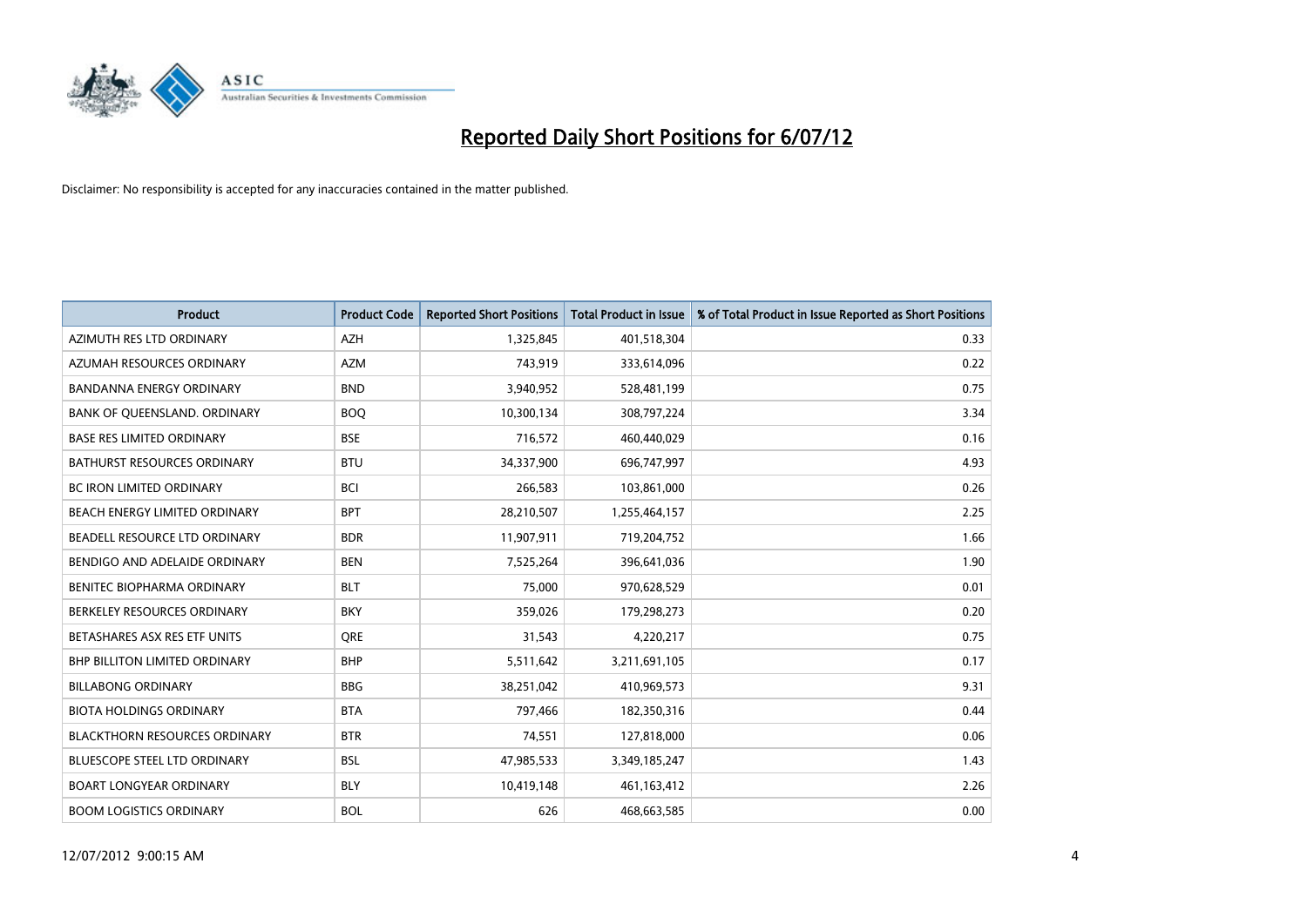

| <b>Product</b>                     | <b>Product Code</b> | <b>Reported Short Positions</b> | <b>Total Product in Issue</b> | % of Total Product in Issue Reported as Short Positions |
|------------------------------------|---------------------|---------------------------------|-------------------------------|---------------------------------------------------------|
| BORAL LIMITED, ORDINARY            | <b>BLD</b>          | 44,044,321                      | 758,572,140                   | 5.81                                                    |
| <b>BRADKEN LIMITED ORDINARY</b>    | <b>BKN</b>          | 1,728,101                       | 168,629,376                   | 1.02                                                    |
| <b>BRAMBLES LIMITED DEFERRED</b>   | <b>BXBN</b>         | 8,091                           | 74,048,788                    | 0.01                                                    |
| <b>BRAMBLES LIMITED ORDINARY</b>   | <b>BXB</b>          | 6,157,591                       | 1,536,059,936                 | 0.40                                                    |
| <b>BREVILLE GROUP LTD ORDINARY</b> | <b>BRG</b>          | 19,426                          | 130,095,322                   | 0.01                                                    |
| <b>BRICKWORKS LIMITED ORDINARY</b> | <b>BKW</b>          | 12,080                          | 147,567,333                   | 0.01                                                    |
| BT INVESTMENT MNGMNT ORDINARY      | <b>BTT</b>          | 223,115                         | 267,906,977                   | 0.08                                                    |
| <b>BURU ENERGY ORDINARY</b>        | <b>BRU</b>          | 12,702,425                      | 251,007,144                   | 5.06                                                    |
| <b>BWP TRUST ORDINARY UNITS</b>    | <b>BWP</b>          | 1,127,709                       | 525,255,093                   | 0.21                                                    |
| CABCHARGE AUSTRALIA ORDINARY       | CAB                 | 3,328,478                       | 120,430,683                   | 2.76                                                    |
| <b>CALTEX AUSTRALIA ORDINARY</b>   | <b>CTX</b>          | 5,828,110                       | 270,000,000                   | 2.16                                                    |
| <b>CAMPBELL BROTHERS ORDINARY</b>  | <b>CPB</b>          | 1,326,211                       | 67,503,411                    | 1.96                                                    |
| CAPE LAMBERT RES LTD ORDINARY      | <b>CFE</b>          | 358,068                         | 689,108,792                   | 0.05                                                    |
| CARABELLA RES LTD ORDINARY         | <b>CLR</b>          | 194.449                         | 133,642,797                   | 0.15                                                    |
| <b>CARBON ENERGY ORDINARY</b>      | <b>CNX</b>          | 77,039                          | 773,949,722                   | 0.01                                                    |
| <b>CARDNO LIMITED ORDINARY</b>     | CDD                 | 1,211,523                       | 138,159,361                   | 0.88                                                    |
| CARNARVON PETROLEUM ORDINARY       | <b>CVN</b>          | 99,527                          | 694,644,634                   | 0.01                                                    |
| CARSALES.COM LTD ORDINARY          | <b>CRZ</b>          | 27,710,892                      | 233,689,223                   | 11.86                                                   |
| <b>CASH CONVERTERS ORDINARY</b>    | CCV                 | 31,671                          | 379,761,025                   | 0.01                                                    |
| CEDAR WOODS PROP. ORDINARY         | <b>CWP</b>          | 1                               | 72,189,514                    | 0.00                                                    |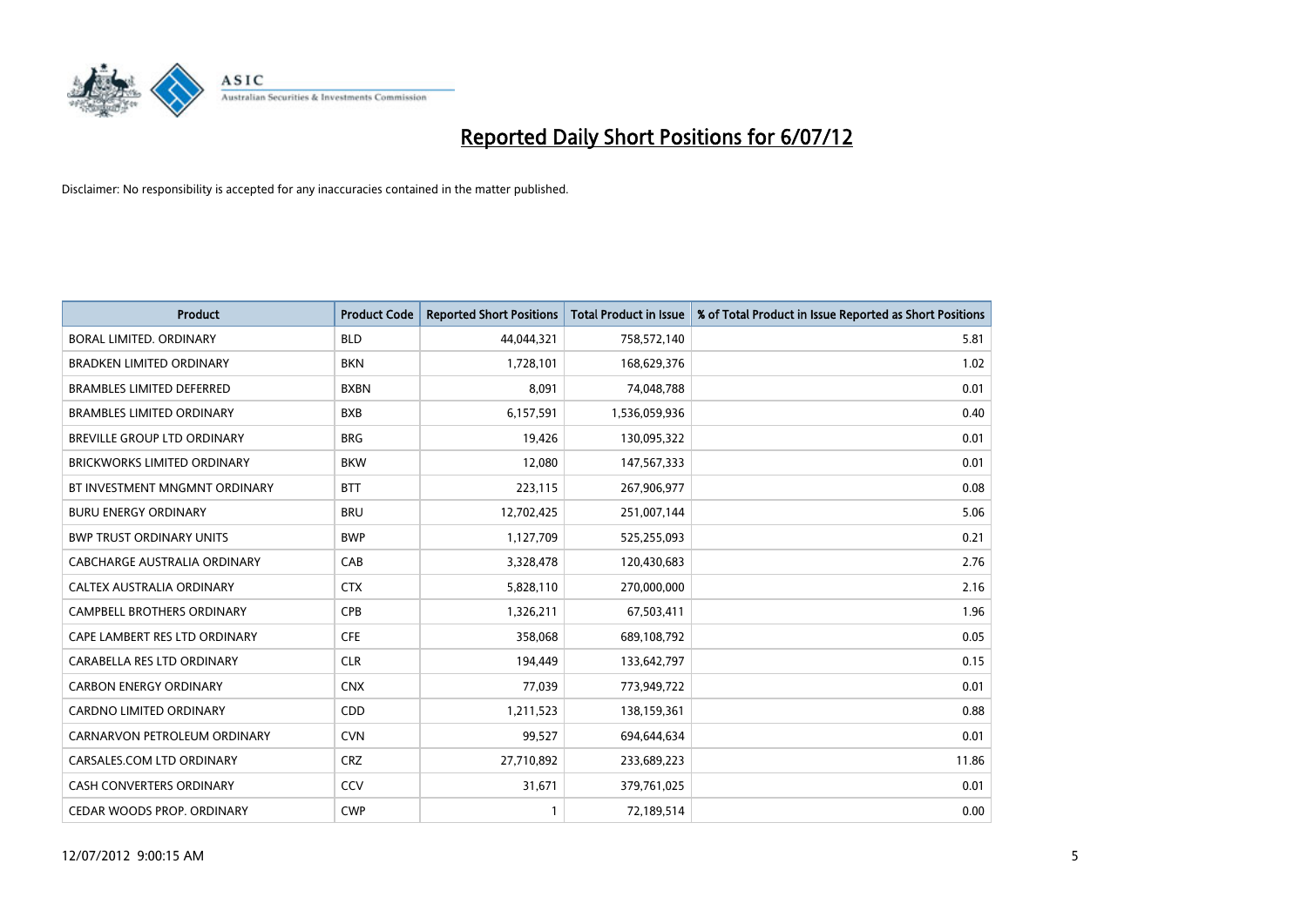

| <b>Product</b>                           | <b>Product Code</b> | <b>Reported Short Positions</b> | <b>Total Product in Issue</b> | % of Total Product in Issue Reported as Short Positions |
|------------------------------------------|---------------------|---------------------------------|-------------------------------|---------------------------------------------------------|
| CENTRO RETAIL AUST ORD/UNIT STAPLED SEC  | <b>CRF</b>          | 25,106,004                      | 1,340,723,189                 | 1.87                                                    |
| CERAMIC FUEL CELLS ORDINARY              | <b>CFU</b>          | 146,659                         | 1,366,298,863                 | 0.01                                                    |
| CFS RETAIL TRUST GRP STAPLED SECURITIES  | <b>CFX</b>          | 60,436,644                      | 2,828,961,617                 | 2.14                                                    |
| <b>CGA MINING LIMITED ORDINARY</b>       | <b>CGX</b>          | 293,608                         | 337,775,726                   | 0.09                                                    |
| CHALLENGER DIV.PRO. STAPLED UNITS        | <b>CDI</b>          | 644,441                         | 858,653,199                   | 0.08                                                    |
| <b>CHALLENGER INFRAST, STAPLED UNITS</b> | <b>CIF</b>          | 305,247                         | 316,223,785                   | 0.10                                                    |
| <b>CHALLENGER LIMITED ORDINARY</b>       | <b>CGF</b>          | 13,598,692                      | 544,827,710                   | 2.50                                                    |
| CHARTER HALL GROUP STAPLED US PROHIBIT.  | <b>CHC</b>          | 555,644                         | 297,507,414                   | 0.19                                                    |
| <b>CHARTER HALL RETAIL UNITS</b>         | <b>COR</b>          | 701,692                         | 299,628,571                   | 0.23                                                    |
| <b>CHORUS LIMITED ORDINARY</b>           | <b>CNU</b>          | 1,069,370                       | 385,082,123                   | 0.28                                                    |
| CITIGOLD CORP LTD ORDINARY               | <b>CTO</b>          | 1,355,317                       | 1,238,622,051                 | 0.11                                                    |
| <b>CLOUGH LIMITED ORDINARY</b>           | <b>CLO</b>          | 176,561                         | 773,729,263                   | 0.02                                                    |
| <b>CNPR GRP UNITS/ORD STAPLED</b>        | <b>CNP</b>          | 2,537                           | 972,414,514                   | 0.00                                                    |
| COAL OF AFRICA LTD ORDINARY              | <b>CZA</b>          | 301,845                         | 666,323,828                   | 0.05                                                    |
| <b>COALSPUR MINES LTD ORDINARY</b>       | <b>CPL</b>          | 11,451,620                      | 620,729,899                   | 1.84                                                    |
| <b>COALWORKS LIMITED ORDINARY</b>        | <b>CWK</b>          | 900.000                         | 184,298,965                   | 0.49                                                    |
| <b>COBAR CONSOLIDATED ORDINARY</b>       | CCU                 | 303,038                         | 210,101,187                   | 0.14                                                    |
| COCA-COLA AMATIL ORDINARY                | <b>CCL</b>          | 7,677,597                       | 761,319,007                   | 1.01                                                    |
| COCHLEAR LIMITED ORDINARY                | <b>COH</b>          | 6,217,023                       | 56,929,432                    | 10.92                                                   |
| COCKATOO COAL ORDINARY                   | <b>COK</b>          | 17,144,984                      | 1,016,746,908                 | 1.69                                                    |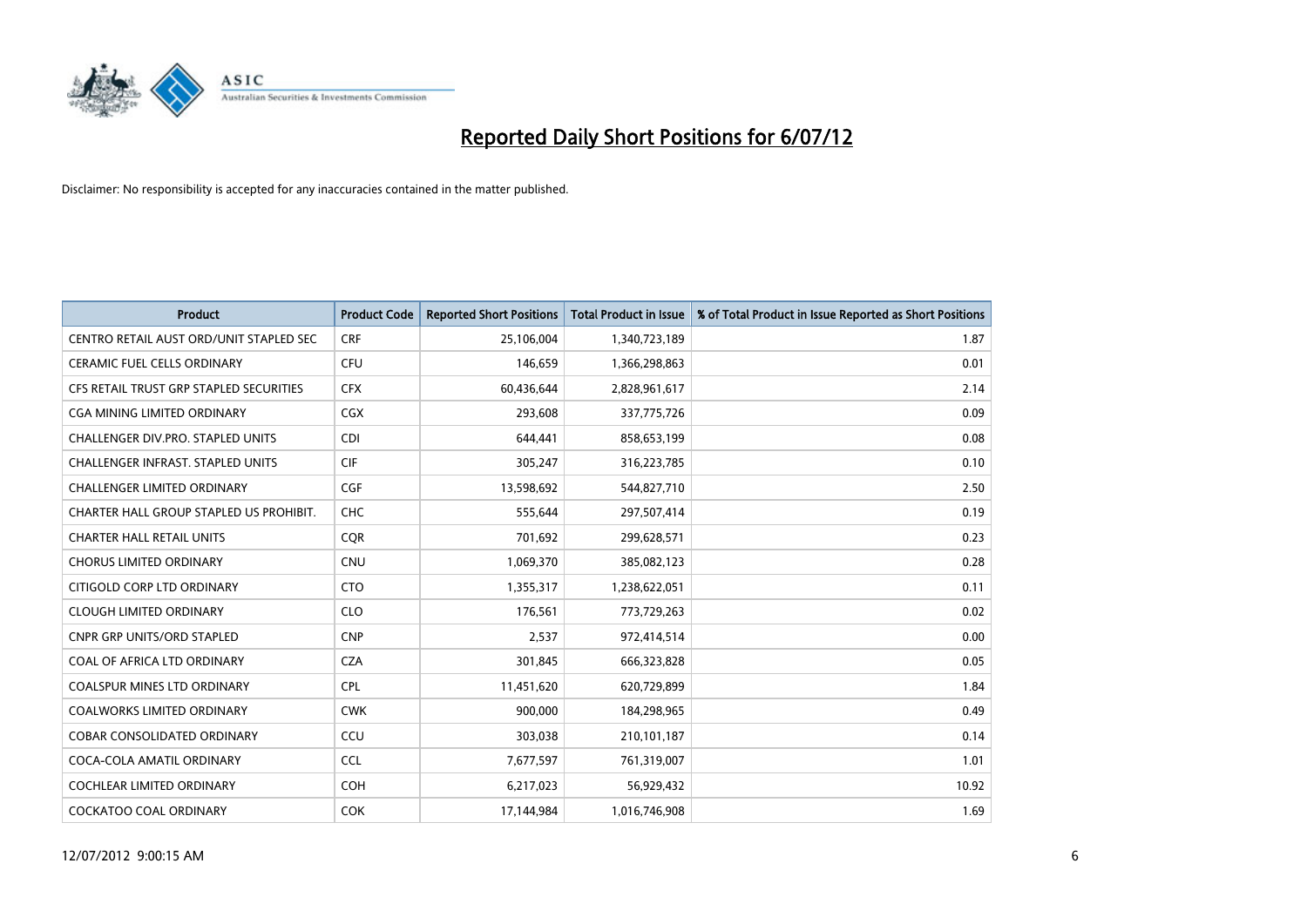

| <b>Product</b>                          | <b>Product Code</b> | <b>Reported Short Positions</b> | <b>Total Product in Issue</b> | % of Total Product in Issue Reported as Short Positions |
|-----------------------------------------|---------------------|---------------------------------|-------------------------------|---------------------------------------------------------|
| <b>COFFEY INTERNATIONAL ORDINARY</b>    | <b>COF</b>          | 262,597                         | 255,833,165                   | 0.10                                                    |
| <b>COKAL LTD ORDINARY</b>               | <b>CKA</b>          | 65,563                          | 411,046,892                   | 0.02                                                    |
| <b>COLLINS FOODS LTD ORDINARY</b>       | <b>CKF</b>          | 23,670                          | 93,000,003                    | 0.03                                                    |
| COMMONWEALTH BANK, ORDINARY             | <b>CBA</b>          | 33,710,863                      | 1,592,154,780                 | 2.12                                                    |
| <b>COMMONWEALTH PROP ORDINARY UNITS</b> | <b>CPA</b>          | 26,202,220                      | 2,347,003,413                 | 1.12                                                    |
| <b>COMPASS RESOURCES ORDINARY</b>       | <b>CMR</b>          | 7,472                           | 1,403,744,100                 | 0.00                                                    |
| <b>COMPUTERSHARE LTD ORDINARY</b>       | <b>CPU</b>          | 5,031,190                       | 555,664,059                   | 0.91                                                    |
| CONSOLIDATED MEDIA, ORDINARY            | <b>CMI</b>          | 1,198,370                       | 561,834,996                   | 0.21                                                    |
| CONTINENTAL COAL LTD ORDINARY           | CCC                 | 983                             | 430,742,398                   | 0.00                                                    |
| <b>COOPER ENERGY LTD ORDINARY</b>       | <b>COE</b>          | 108,723                         | 327,329,050                   | 0.03                                                    |
| <b>CREDIT CORP GROUP ORDINARY</b>       | <b>CCP</b>          | 8,339                           | 45,571,114                    | 0.02                                                    |
| <b>CROMWELL PROP STAPLED SECURITIES</b> | <b>CMW</b>          | 4,029                           | 1,169,688,943                 | 0.00                                                    |
| <b>CROWN LIMITED ORDINARY</b>           | <b>CWN</b>          | 8,235,304                       | 728,394,185                   | 1.13                                                    |
| <b>CRUSADER RESOURCES ORDINARY</b>      | CAS                 | 100.000                         | 110,146,040                   | 0.09                                                    |
| <b>CSG LIMITED ORDINARY</b>             | CSV                 | 738,620                         | 282,567,499                   | 0.26                                                    |
| <b>CSL LIMITED ORDINARY</b>             | <b>CSL</b>          | 3,753,123                       | 509,214,861                   | 0.74                                                    |
| <b>CSR LIMITED ORDINARY</b>             | <b>CSR</b>          | 44,359,314                      | 506,000,315                   | 8.77                                                    |
| <b>CUDECO LIMITED ORDINARY</b>          | CDU                 | 5,328,310                       | 189, 185, 878                 | 2.82                                                    |
| <b>CUE ENERGY RESOURCE ORDINARY</b>     | <b>CUE</b>          | 1,171,951                       | 698,119,720                   | 0.17                                                    |
| <b>CUSTOMERS LIMITED ORDINARY</b>       | CUS                 | 35,661                          | 136,280,822                   | 0.03                                                    |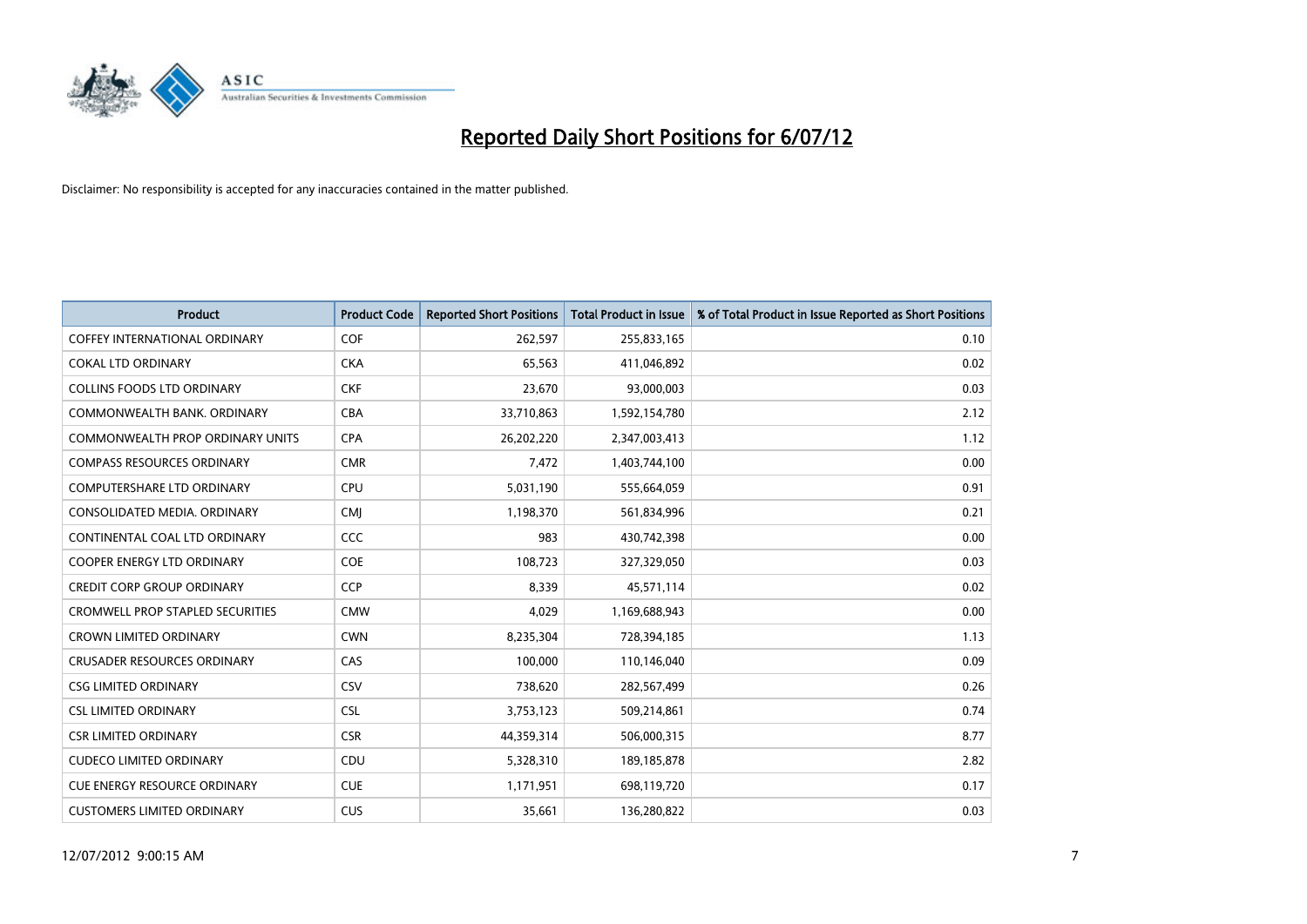

| <b>Product</b>                       | <b>Product Code</b> | <b>Reported Short Positions</b> | <b>Total Product in Issue</b> | % of Total Product in Issue Reported as Short Positions |
|--------------------------------------|---------------------|---------------------------------|-------------------------------|---------------------------------------------------------|
| DART ENERGY LTD ORDINARY             | <b>DTE</b>          | 26,270,169                      | 769,169,324                   | 3.42                                                    |
| DAVID JONES LIMITED ORDINARY         | <b>DIS</b>          | 49,381,612                      | 528,655,600                   | 9.34                                                    |
| <b>DECMIL GROUP LIMITED ORDINARY</b> | <b>DCG</b>          | 263,895                         | 167, 117, 757                 | 0.16                                                    |
| DEEP YELLOW LIMITED ORDINARY         | <b>DYL</b>          | 220,000                         | 1,128,736,403                 | 0.02                                                    |
| DEXUS PROPERTY GROUP STAPLED UNITS   | <b>DXS</b>          | 54,666,930                      | 4,839,024,176                 | 1.13                                                    |
| DISCOVERY METALS LTD ORDINARY        | <b>DML</b>          | 15,325,452                      | 442,128,231                   | 3.47                                                    |
| DOMINO PIZZA ENTERPR ORDINARY        | <b>DMP</b>          | 320,108                         | 69,899,674                    | 0.46                                                    |
| DORAY MINERALS LTD ORDINARY          | <b>DRM</b>          | 8,282                           | 81,312,275                    | 0.01                                                    |
| DOWNER EDI LIMITED ORDINARY          | <b>DOW</b>          | 7,995,471                       | 429,100,296                   | 1.86                                                    |
| DRILLSEARCH ENERGY ORDINARY          | <b>DLS</b>          | 6,485,237                       | 337,449,196                   | 1.92                                                    |
| DUET GROUP STAPLED US PROHIBIT.      | <b>DUE</b>          | 3,531,231                       | 1,109,831,386                 | 0.32                                                    |
| <b>DULUXGROUP LIMITED ORDINARY</b>   | <b>DLX</b>          | 10,425,013                      | 368,984,902                   | 2.83                                                    |
| <b>DWS LTD ORDINARY</b>              | <b>DWS</b>          | 2,350                           | 132,362,763                   | 0.00                                                    |
| ECHO ENTERTAINMENT ORDINARY          | <b>EGP</b>          | 34,759,800                      | 767,633,686                   | 4.53                                                    |
| <b>ELDERS LIMITED ORDINARY</b>       | <b>ELD</b>          | 15,964,960                      | 448,598,480                   | 3.56                                                    |
| ELDORADO GOLD CORP CDI 1:1           | EAU                 | 20,964                          | 7,028,874                     | 0.30                                                    |
| ELEMENTAL MINERALS ORDINARY          | <b>ELM</b>          | 435,179                         | 243,614,280                   | 0.18                                                    |
| ELEMENTOS LIMITED ORDINARY           | <b>ELT</b>          | 16                              | 82,383,526                    | 0.00                                                    |
| <b>EMECO HOLDINGS ORDINARY</b>       | <b>EHL</b>          | 3,720,353                       | 631,237,586                   | 0.59                                                    |
| <b>ENDEAVOUR MIN CORP CDI 1:1</b>    | <b>EVR</b>          | 16,297                          | 117,438,458                   | 0.01                                                    |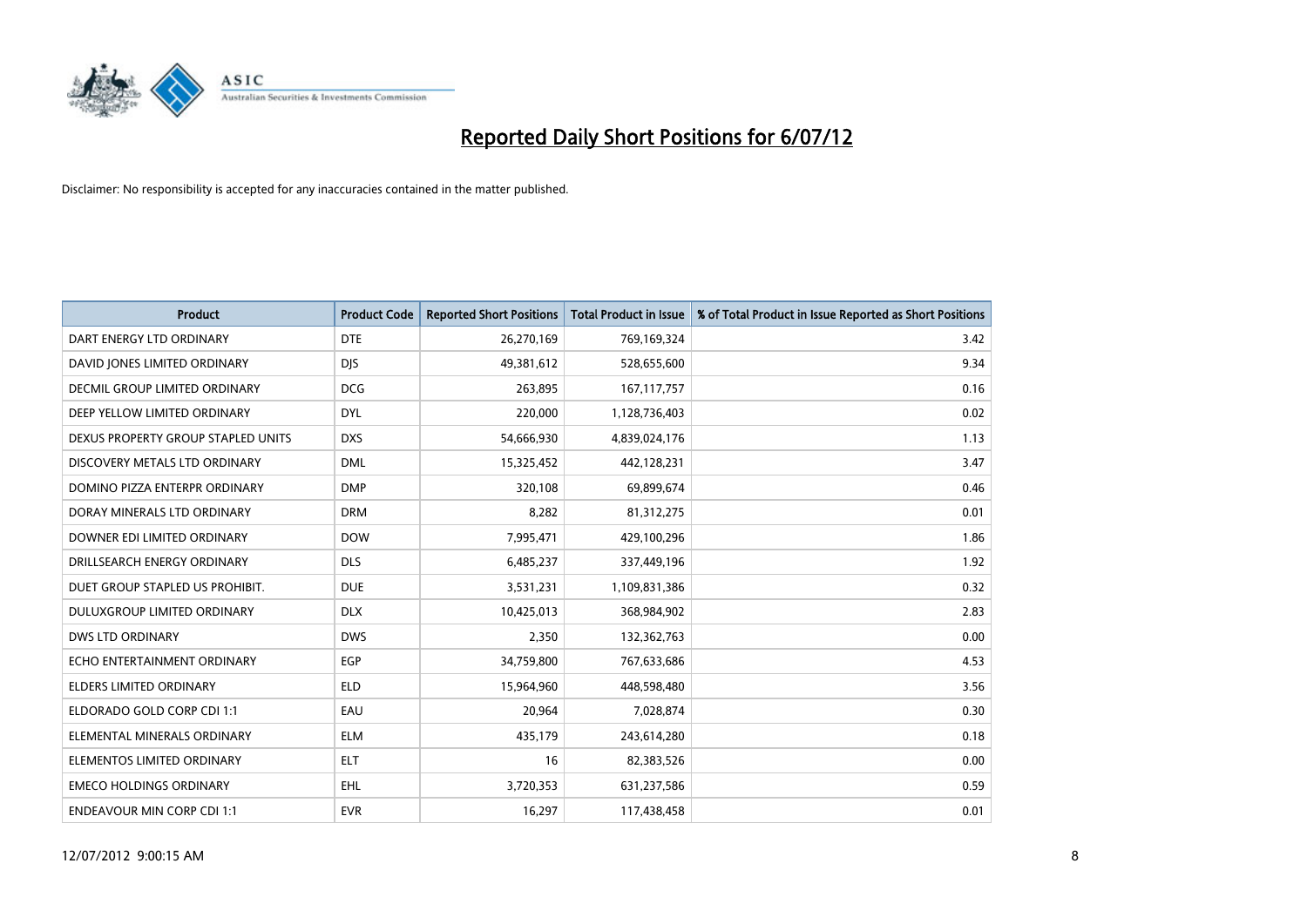

| <b>Product</b>                        | <b>Product Code</b> | <b>Reported Short Positions</b> | <b>Total Product in Issue</b> | % of Total Product in Issue Reported as Short Positions |
|---------------------------------------|---------------------|---------------------------------|-------------------------------|---------------------------------------------------------|
| <b>ENERGY RESOURCES ORDINARY 'A'</b>  | <b>ERA</b>          | 10,978,130                      | 517,725,062                   | 2.12                                                    |
| <b>ENERGY WORLD CORPOR, ORDINARY</b>  | <b>EWC</b>          | 17,660,568                      | 1,734,166,672                 | 1.02                                                    |
| <b>ENVESTRA LIMITED ORDINARY</b>      | <b>ENV</b>          | 16,952,772                      | 1,572,392,111                 | 1.08                                                    |
| EQUATORIAL RES LTD ORDINARY           | EQX                 | 112,136                         | 117,235,353                   | 0.10                                                    |
| <b>EUREKA ENERGY LTD ORDINARY</b>     | <b>EKA</b>          | 401.101                         | 237,764,050                   | 0.17                                                    |
| EVOLUTION MINING LTD ORDINARY         | <b>EVN</b>          | 1,995,602                       | 707,105,713                   | 0.28                                                    |
| <b>EXCO RESOURCES LTD ORDINARY</b>    | EXS                 | 50,060                          | 356,044,187                   | 0.01                                                    |
| FAIRFAX MEDIA LTD ORDINARY            | <b>FXI</b>          | 300,441,521                     | 2,351,955,725                 | 12.77                                                   |
| FAR LTD ORDINARY                      | <b>FAR</b>          | 21,739,309                      | 2,499,846,742                 | 0.87                                                    |
| FISHER & PAYKEL H. ORDINARY           | <b>FPH</b>          | 5.000                           | 530,053,399                   | 0.00                                                    |
| FKP PROPERTY GROUP STAPLED SECURITIES | <b>FKP</b>          | 34,420,091                      | 1,212,083,417                 | 2.84                                                    |
| FLEETWOOD CORP ORDINARY               | <b>FWD</b>          | 107,082                         | 59,217,993                    | 0.18                                                    |
| FLETCHER BUILDING ORDINARY            | <b>FBU</b>          | 10,696,997                      | 682,866,936                   | 1.57                                                    |
| FLEXIGROUP LIMITED ORDINARY           | <b>FXL</b>          | 27,703                          | 282,113,791                   | 0.01                                                    |
| <b>FLIGHT CENTRE ORDINARY</b>         | <b>FLT</b>          | 12,903,271                      | 100,047,288                   | 12.90                                                   |
| FLINDERS MINES LTD ORDINARY           | <b>FMS</b>          | 1,335,742                       | 1,821,300,404                 | 0.07                                                    |
| <b>FOCUS MINERALS LTD ORDINARY</b>    | <b>FML</b>          | 713,156                         | 4,320,773,701                 | 0.02                                                    |
| FORGE GROUP LIMITED ORDINARY          | <b>FGE</b>          | 367,434                         | 86,169,014                    | 0.43                                                    |
| FORTESCUE METALS GRP ORDINARY         | <b>FMG</b>          | 200,044,121                     | 3,113,798,659                 | 6.42                                                    |
| <b>G.U.D. HOLDINGS ORDINARY</b>       | <b>GUD</b>          | 1,011,794                       | 70,803,455                    | 1.43                                                    |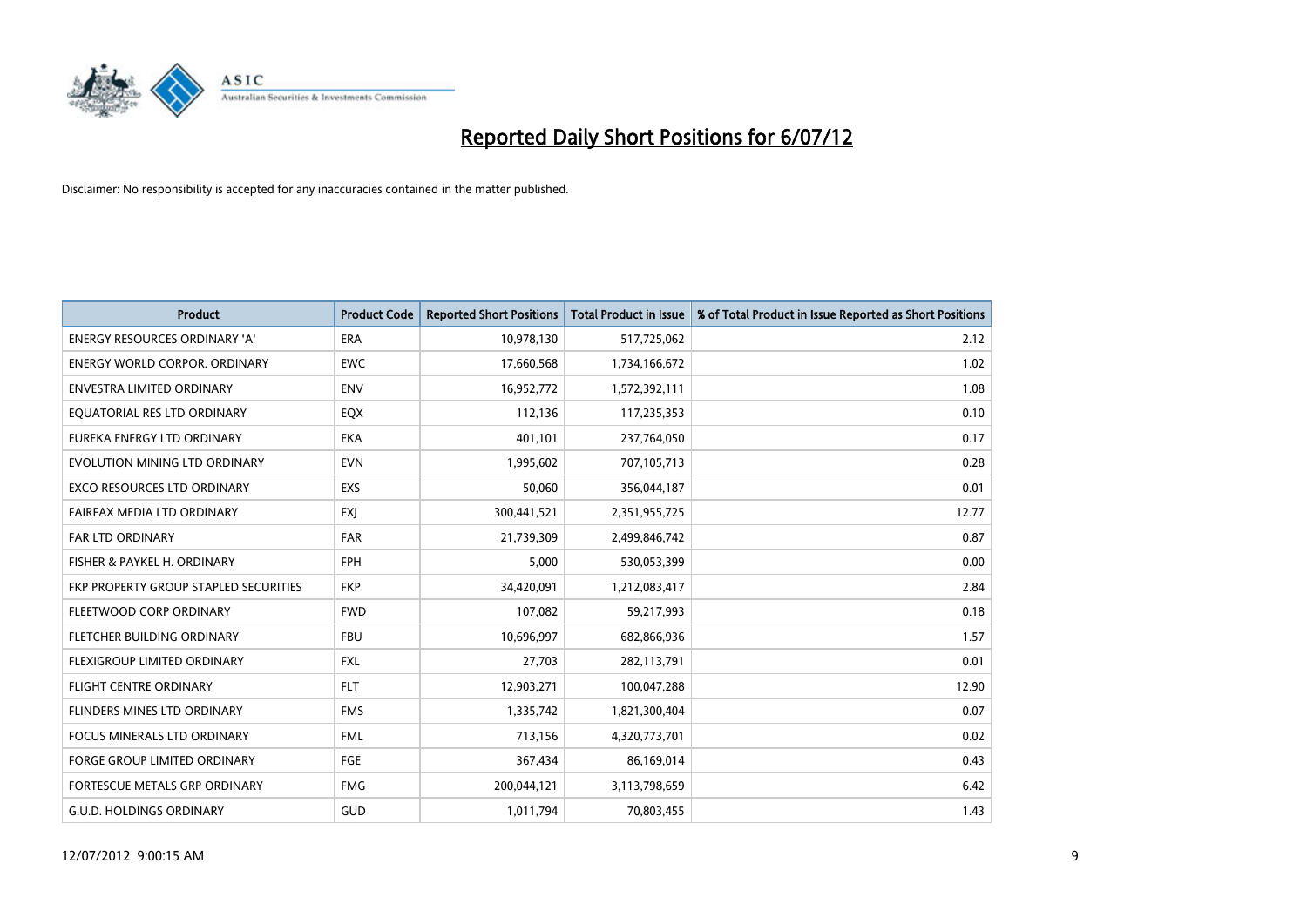

| <b>Product</b>                            | <b>Product Code</b> | <b>Reported Short Positions</b> | <b>Total Product in Issue</b> | % of Total Product in Issue Reported as Short Positions |
|-------------------------------------------|---------------------|---------------------------------|-------------------------------|---------------------------------------------------------|
| <b>G8 EDUCATION LIMITED ORDINARY</b>      | <b>GEM</b>          |                                 | 203,770,273                   | 0.00                                                    |
| <b>GALAXY RESOURCES ORDINARY</b>          | GXY                 | 6,426,965                       | 506,359,381                   | 1.27                                                    |
| <b>GENETIC TECHNOLOGIES ORDINARY</b>      | <b>GTG</b>          | 363,000                         | 464,771,819                   | 0.08                                                    |
| <b>GEODYNAMICS LIMITED ORDINARY</b>       | GDY                 | 850                             | 406,452,608                   | 0.00                                                    |
| <b>GINDALBIE METALS LTD ORDINARY</b>      | <b>GBG</b>          | 45,002,329                      | 1,247,487,454                 | 3.61                                                    |
| <b>GLOBAL CONSTRUCTION ORDINARY</b>       | GCS                 | 10,000                          | 116,464,741                   | 0.01                                                    |
| <b>GLOUCESTER COAL ORDINARY</b>           | GCL                 | 3,240,167                       | 218,727,665                   | 1.48                                                    |
| <b>GOLD ROAD RES LTD ORDINARY</b>         | <b>GOR</b>          | 158,619                         | 389,975,665                   | 0.04                                                    |
| <b>GOODMAN FIELDER, ORDINARY</b>          | GFF                 | 43,637,225                      | 1,955,559,207                 | 2.23                                                    |
| <b>GOODMAN GROUP STAPLED US PROHIBIT.</b> | <b>GMG</b>          | 31,768,370                      | 1,605,107,475                 | 1.98                                                    |
| <b>GPT GROUP STAPLED SEC.</b>             | <b>GPT</b>          | 4,554,120                       | 1,772,547,497                 | 0.26                                                    |
| <b>GRAINCORP LIMITED A CLASS ORDINARY</b> | <b>GNC</b>          | 558,329                         | 198,318,900                   | 0.28                                                    |
| <b>GRANGE RESOURCES, ORDINARY</b>         | <b>GRR</b>          | 2,019,975                       | 1,155,487,102                 | 0.17                                                    |
| <b>GREENLAND MIN EN LTD ORDINARY</b>      | GGG                 | 3,736,855                       | 416,390,488                   | 0.90                                                    |
| <b>GRYPHON MINERALS LTD ORDINARY</b>      | GRY                 | 11,012,932                      | 348,264,983                   | 3.16                                                    |
| <b>GUILDFORD COAL LTD ORDINARY</b>        | <b>GUF</b>          | 2,677,653                       | 276,867,530                   | 0.97                                                    |
| <b>GUIARAT NRE COAL LTD ORDINARY</b>      | <b>GNM</b>          | 509,765                         | 993,137,858                   | 0.05                                                    |
| <b>GUNNS LIMITED ORDINARY</b>             | <b>GNS</b>          | 75,429,556                      | 848,401,559                   | 8.89                                                    |
| <b>GWA GROUP LTD ORDINARY</b>             | <b>GWA</b>          | 17,640,133                      | 302,005,514                   | 5.84                                                    |
| <b>HARVEY NORMAN ORDINARY</b>             | <b>HVN</b>          | 103,378,350                     | 1,062,316,784                 | 9.73                                                    |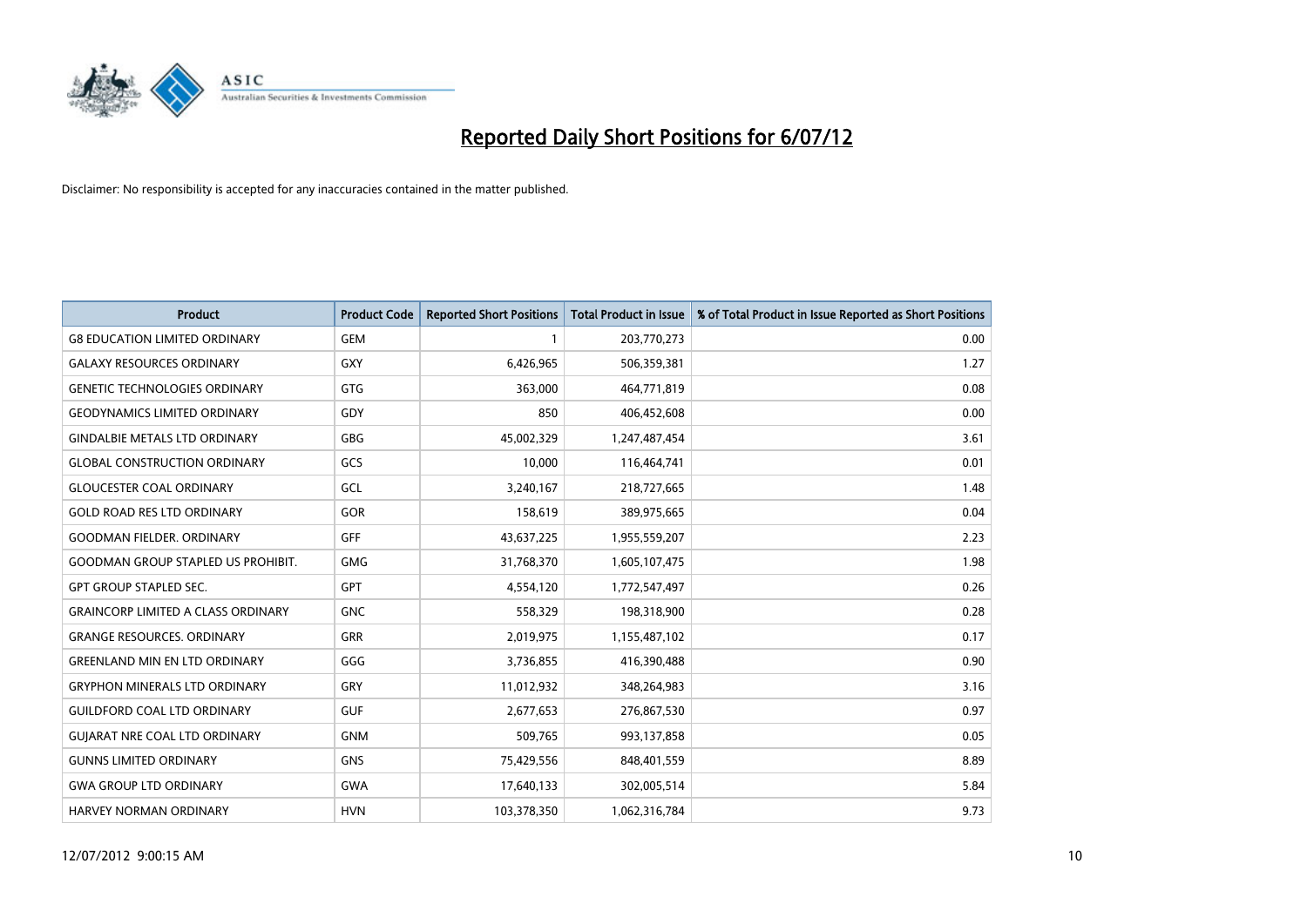

| <b>Product</b>                           | <b>Product Code</b> | <b>Reported Short Positions</b> | <b>Total Product in Issue</b> | % of Total Product in Issue Reported as Short Positions |
|------------------------------------------|---------------------|---------------------------------|-------------------------------|---------------------------------------------------------|
| HASTIE GROUP LIMITED ORDINARY            | <b>HST</b>          | 233,914                         | 137,353,504                   | 0.17                                                    |
| HASTINGS DIVERSIFIED STAPLED SECURITY    | <b>HDF</b>          | 733,237                         | 530,001,072                   | 0.14                                                    |
| <b>HAVILAH RESOURCES NL ORDINARY</b>     | <b>HAV</b>          | 127,615                         | 101,311,223                   | 0.13                                                    |
| <b>HENDERSON GROUP CDI 1:1</b>           | <b>HGG</b>          | 5,585,318                       | 707,807,610                   | 0.79                                                    |
| HFA HOLDINGS LIMITED ORDINARY            | <b>HFA</b>          | 3,809                           | 117,332,831                   | 0.00                                                    |
| <b>HIGHLANDS PACIFIC ORDINARY</b>        | <b>HIG</b>          | 68,520                          | 686,202,481                   | 0.01                                                    |
| HILLGROVE RES LTD ORDINARY               | <b>HGO</b>          | 5,266,473                       | 793,698,575                   | 0.66                                                    |
| <b>HILLS HOLDINGS LTD ORDINARY</b>       | <b>HIL</b>          | 3,033,200                       | 246,500,444                   | 1.23                                                    |
| HORIZON OIL LIMITED ORDINARY             | <b>HZN</b>          | 30,540,493                      | 1,130,811,515                 | 2.70                                                    |
| <b>ICON ENERGY LIMITED ORDINARY</b>      | <b>ICN</b>          | 72                              | 469,301,394                   | 0.00                                                    |
| <b>IINET LIMITED ORDINARY</b>            | <b>IIN</b>          | 121,562                         | 160,968,847                   | 0.08                                                    |
| ILUKA RESOURCES ORDINARY                 | ILU                 | 42,644,539                      | 418,700,517                   | 10.18                                                   |
| <b>IMDEX LIMITED ORDINARY</b>            | <b>IMD</b>          | 299,800                         | 208,250,426                   | 0.14                                                    |
| IMF (AUSTRALIA) LTD ORDINARY             | <b>IMF</b>          | 111,474                         | 123,828,193                   | 0.09                                                    |
| <b>INCITEC PIVOT ORDINARY</b>            | <b>IPL</b>          | 6,280,960                       | 1,628,730,107                 | 0.39                                                    |
| INDEPENDENCE GROUP ORDINARY              | <b>IGO</b>          | 11,562,031                      | 232,882,535                   | 4.96                                                    |
| INDOPHIL RESOURCES ORDINARY              | <b>IRN</b>          | 1,035,801                       | 1,203,146,194                 | 0.09                                                    |
| <b>INDUSTREA LIMITED ORDINARY</b>        | <b>IDL</b>          | 469,457                         | 370,268,218                   | 0.13                                                    |
| <b>INFIGEN ENERGY STAPLED SECURITIES</b> | <b>IFN</b>          | 5,420,978                       | 762,265,972                   | 0.71                                                    |
| INSURANCE AUSTRALIA ORDINARY             | IAG                 | 5,697,364                       | 2,079,034,021                 | 0.27                                                    |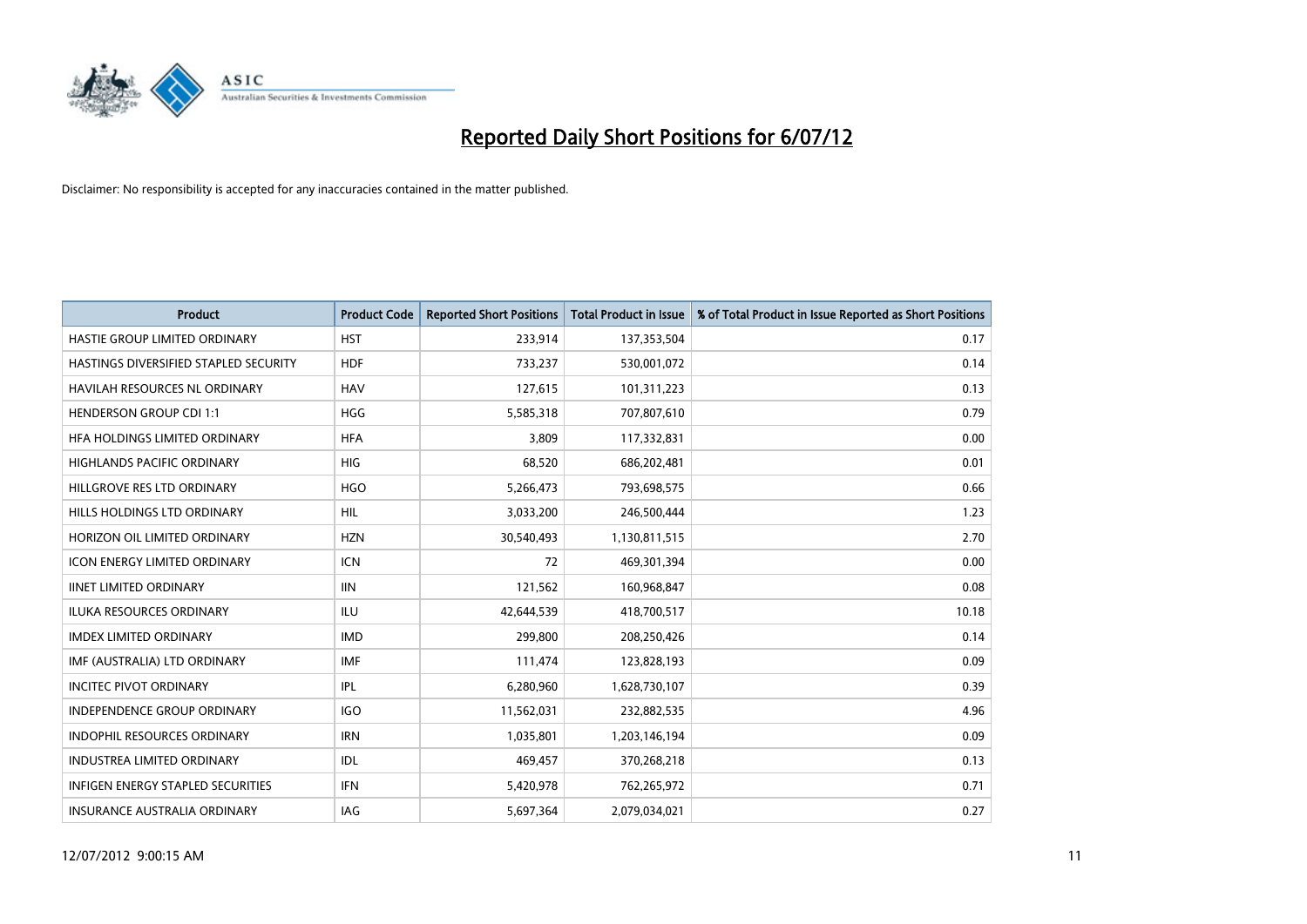

| <b>Product</b>                                  | <b>Product Code</b> | <b>Reported Short Positions</b> | <b>Total Product in Issue</b> | % of Total Product in Issue Reported as Short Positions |
|-------------------------------------------------|---------------------|---------------------------------|-------------------------------|---------------------------------------------------------|
| <b>INTEGRA MINING LTD, ORDINARY</b>             | <b>IGR</b>          | 3,927,681                       | 846,343,881                   | 0.46                                                    |
| <b>INTREPID MINES ORDINARY</b>                  | <b>IAU</b>          | 10,493,344                      | 525,885,308                   | 2.00                                                    |
| <b>INVESTA OFFICE FUND STAPLED SECURITIES</b>   | <b>IOF</b>          | 2,131,855                       | 614,047,458                   | 0.35                                                    |
| <b>INVESTIGATOR RES LTD ORDINARY</b>            | <b>IVR</b>          | 587,096                         | 287,704,699                   | 0.20                                                    |
| <b>INVOCARE LIMITED ORDINARY</b>                | <b>IVC</b>          | 3,599,859                       | 110,030,298                   | 3.27                                                    |
| ION LIMITED ORDINARY                            | <b>ION</b>          | 164,453                         | 256,365,105                   | 0.06                                                    |
| <b>IOOF HOLDINGS LTD ORDINARY</b>               | IFL                 | 1,190,835                       | 229,794,395                   | 0.52                                                    |
| <b>IPROPERTY GROUP LTD ORDINARY</b>             | <b>IPP</b>          | 400,000                         | 179,879,862                   | 0.22                                                    |
| <b>IRESS LIMITED ORDINARY</b>                   | <b>IRE</b>          | 3,178,020                       | 128,428,871                   | 2.47                                                    |
| <b>IRON ORE HOLDINGS ORDINARY</b>               | <b>IOH</b>          | 45,811                          | 165,912,170                   | 0.03                                                    |
| ISHARES MSCI AUS 200 ISHARES MSCI AUS 200       | <b>IOZ</b>          | 64,797                          | 5,253,191                     | 1.23                                                    |
| ISHARES S&P HIGH DIV ISHARES S&P HIGH DIV       | <b>IHD</b>          | 78,068                          | 4,303,291                     | 1.81                                                    |
| ISHARES SMALL ORDS ISHARES SMALL ORDS           | <b>ISO</b>          | 522,555                         | 5,103,165                     | 10.24                                                   |
| <b>IVANHOE AUSTRALIA ORDINARY</b>               | <b>IVA</b>          | 4,316,506                       | 554,180,495                   | 0.78                                                    |
| <b>JAMES HARDIE INDUST CHESS DEPOSITARY INT</b> | <b>IHX</b>          | 13,124,330                      | 437,938,350                   | 3.00                                                    |
| <b>JB HI-FI LIMITED ORDINARY</b>                | <b>IBH</b>          | 21,363,155                      | 98,850,643                    | 21.61                                                   |
| <b>JUPITER MINES ORDINARY</b>                   | <b>IMS</b>          | 545                             | 1,806,834,044                 | 0.00                                                    |
| <b>KAGARA LTD ORDINARY</b>                      | <b>KZL</b>          | 3,475,166                       | 798,953,117                   | 0.43                                                    |
| KANGAROO RES LTD ORDINARY                       | <b>KRL</b>          | 183,733                         | 3,434,430,012                 | 0.01                                                    |
| KAROON GAS AUSTRALIA ORDINARY                   | <b>KAR</b>          | 947,087                         | 221,420,769                   | 0.43                                                    |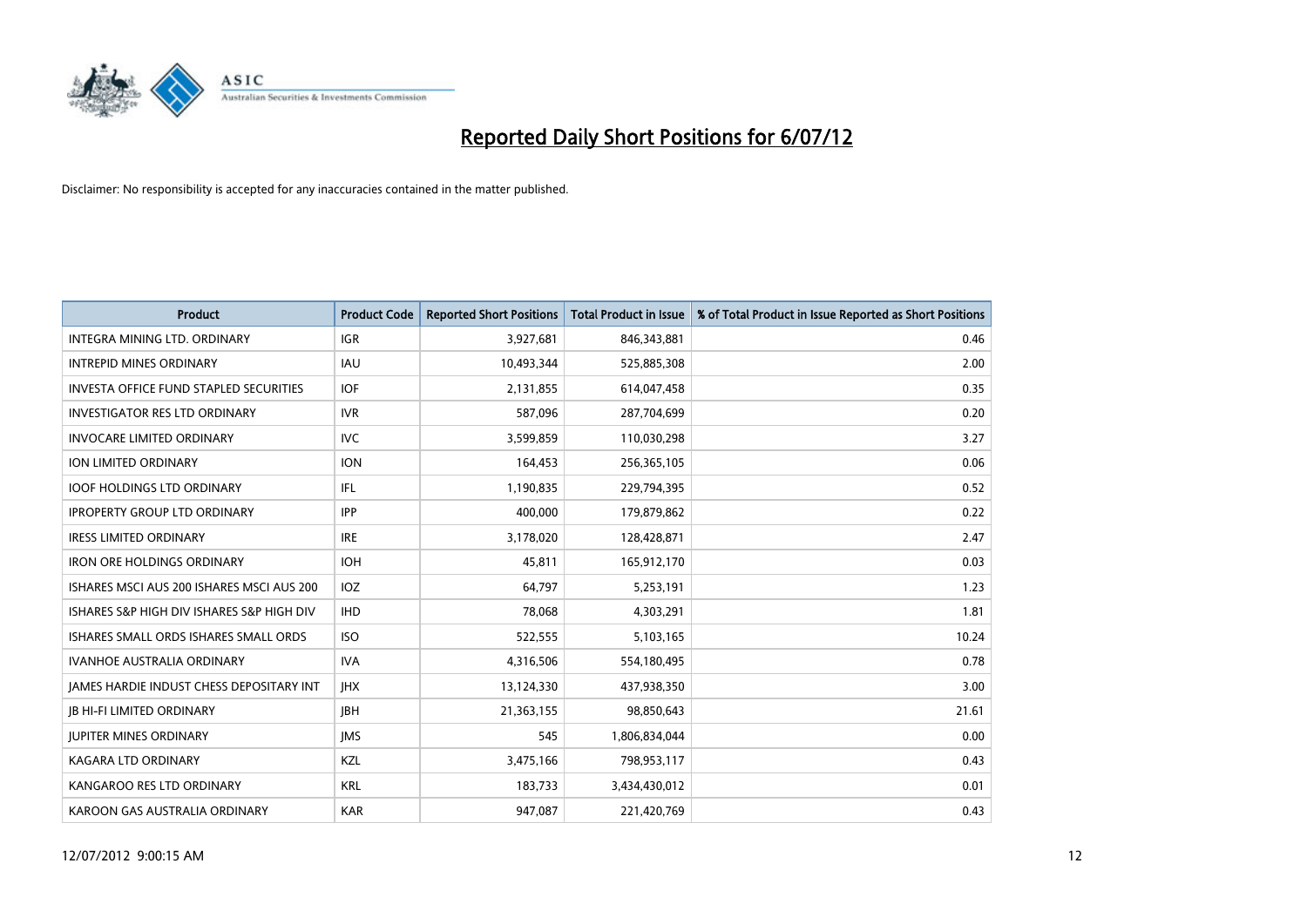

| <b>Product</b>                        | <b>Product Code</b> | <b>Reported Short Positions</b> | <b>Total Product in Issue</b> | % of Total Product in Issue Reported as Short Positions |
|---------------------------------------|---------------------|---------------------------------|-------------------------------|---------------------------------------------------------|
| KASBAH RESOURCES ORDINARY             | <b>KAS</b>          | 36                              | 395,412,596                   | 0.00                                                    |
| KATHMANDU HOLD LTD ORDINARY           | <b>KMD</b>          | 2,453,644                       | 200,000,000                   | 1.23                                                    |
| <b>KBL MINING LIMITED ORDINARY</b>    | KBL                 | 1,820                           | 283,921,456                   | 0.00                                                    |
| KENTOR GOLD LIMITED ORDINARY          | KGL                 | 290                             | 106,209,874                   | 0.00                                                    |
| <b>KEYBRIDGE CAPITAL ORDINARY</b>     | <b>KBC</b>          |                                 | 172,070,564                   | 0.00                                                    |
| KINGSGATE CONSOLID. ORDINARY          | <b>KCN</b>          | 5,247,755                       | 151,263,789                   | 3.47                                                    |
| KINGSROSE MINING LTD ORDINARY         | <b>KRM</b>          | 121.876                         | 289,210,845                   | 0.04                                                    |
| LEIGHTON HOLDINGS ORDINARY            | LEI                 | 9,881,716                       | 337,087,596                   | 2.93                                                    |
| LEND LEASE GROUP UNIT/ORD STAPLED     | LLC                 | 3,480,487                       | 572,789,827                   | 0.61                                                    |
| LINC ENERGY LTD ORDINARY              | <b>LNC</b>          | 38,060,131                      | 504,487,631                   | 7.54                                                    |
| LIQUEFIED NATURAL ORDINARY            | <b>LNG</b>          | 272,800                         | 267,699,015                   | 0.10                                                    |
| <b>LYNAS CORPORATION ORDINARY</b>     | <b>LYC</b>          | 178,286,500                     | 1,715,029,131                 | 10.40                                                   |
| M2 TELECOMMUNICATION ORDINARY         | <b>MTU</b>          | 844,198                         | 156,571,954                   | 0.54                                                    |
| <b>MACA LIMITED ORDINARY</b>          | <b>MLD</b>          | 45,426                          | 150,000,000                   | 0.03                                                    |
| <b>MACMAHON HOLDINGS ORDINARY</b>     | <b>MAH</b>          | 2,400,493                       | 738,631,705                   | 0.32                                                    |
| MACQ ATLAS ROADS GRP ORDINARY STAPLED | <b>MQA</b>          | 7,131,539                       | 478,531,436                   | 1.49                                                    |
| MACQUARIE GROUP LTD ORDINARY          | <b>MOG</b>          | 7,082,152                       | 347,979,236                   | 2.04                                                    |
| MARENGO MINING ORDINARY               | <b>MGO</b>          | 39,850                          | 1,003,745,113                 | 0.00                                                    |
| <b>MATRIX C &amp; E LTD ORDINARY</b>  | <b>MCE</b>          | 762,597                         | 94,555,428                    | 0.81                                                    |
| <b>MAVERICK DRILLING ORDINARY</b>     | <b>MAD</b>          | 850.000                         | 267,594,286                   | 0.32                                                    |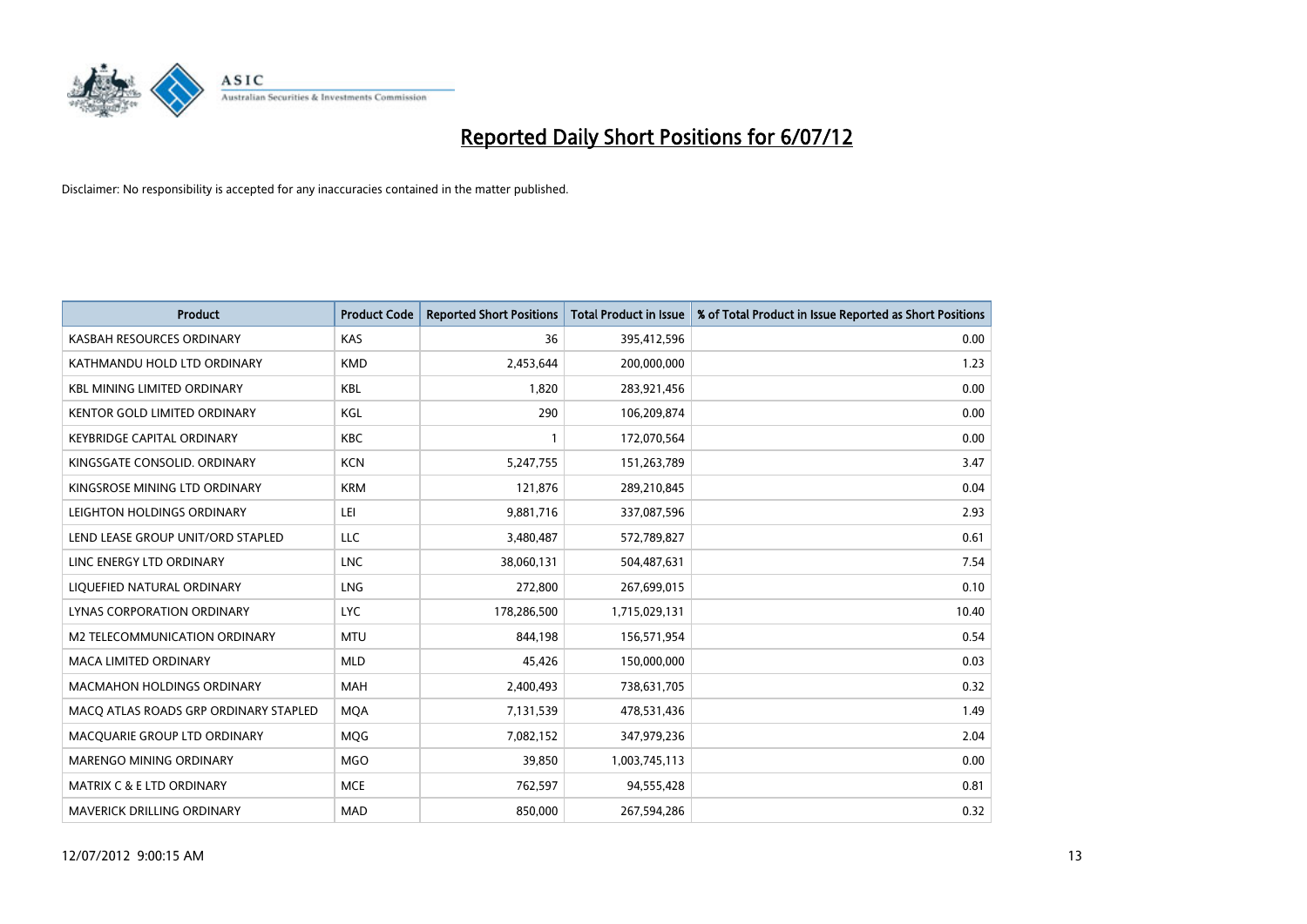

| <b>Product</b>                     | <b>Product Code</b> | <b>Reported Short Positions</b> | <b>Total Product in Issue</b> | % of Total Product in Issue Reported as Short Positions |
|------------------------------------|---------------------|---------------------------------|-------------------------------|---------------------------------------------------------|
| MCMILLAN SHAKESPEARE ORDINARY      | <b>MMS</b>          | 42.083                          | 74,523,965                    | 0.06                                                    |
| MEDUSA MINING LTD ORDINARY         | <b>MML</b>          | 1,946,813                       | 188,903,911                   | 1.03                                                    |
| MEO AUSTRALIA LTD ORDINARY         | <b>MEO</b>          | 1,942,402                       | 539,913,260                   | 0.36                                                    |
| MERMAID MARINE ORDINARY            | <b>MRM</b>          | 1,149,637                       | 219,453,350                   | 0.52                                                    |
| MESOBLAST LIMITED ORDINARY         | <b>MSB</b>          | 18,332,989                      | 284,478,361                   | 6.44                                                    |
| METALS X LIMITED ORDINARY          | <b>MLX</b>          | 2,406,311                       | 1,316,663,257                 | 0.18                                                    |
| METCASH LIMITED ORDINARY           | <b>MTS</b>          | 41,192,439                      | 864,203,007                   | 4.77                                                    |
| METGASCO LIMITED ORDINARY          | <b>MEL</b>          | 260,409                         | 337,414,140                   | 0.08                                                    |
| METMINCO LIMITED ORDINARY          | <b>MNC</b>          | 1,768,026                       | 1,749,541,573                 | 0.10                                                    |
| MHM METALS LIMITED ORDINARY        | <b>MHM</b>          | 37,083                          | 105,926,817                   | 0.04                                                    |
| MICLYN EXP OFFSHR ORDINARY         | <b>MIO</b>          | 72,153                          | 278,515,705                   | 0.03                                                    |
| <b>MILTON CORPORATION ORDINARY</b> | <b>MLT</b>          | 12,800                          | 121,625,655                   | 0.01                                                    |
| MINCOR RESOURCES NL ORDINARY       | <b>MCR</b>          | 1,787,052                       | 188,708,274                   | 0.95                                                    |
| MINERAL DEPOSITS ORDINARY          | <b>MDL</b>          | 154,342                         | 83,538,786                    | 0.18                                                    |
| MINERAL RESOURCES, ORDINARY        | <b>MIN</b>          | 2,289,598                       | 184,856,018                   | 1.24                                                    |
| MIRABELA NICKEL LTD ORDINARY       | <b>MBN</b>          | 11,294,090                      | 876,571,645                   | 1.29                                                    |
| MIRVAC GROUP STAPLED SECURITIES    | <b>MGR</b>          | 7,975,867                       | 3,422,151,869                 | 0.23                                                    |
| MOLOPO ENERGY LTD ORDINARY         | <b>MPO</b>          | 1,092,805                       | 245,736,399                   | 0.44                                                    |
| MOLY MINES LIMITED ORDINARY        | <b>MOL</b>          | 37,410                          | 384,893,989                   | 0.01                                                    |
| <b>MONADELPHOUS GROUP ORDINARY</b> | <b>MND</b>          | 2,716,998                       | 88,674,327                    | 3.06                                                    |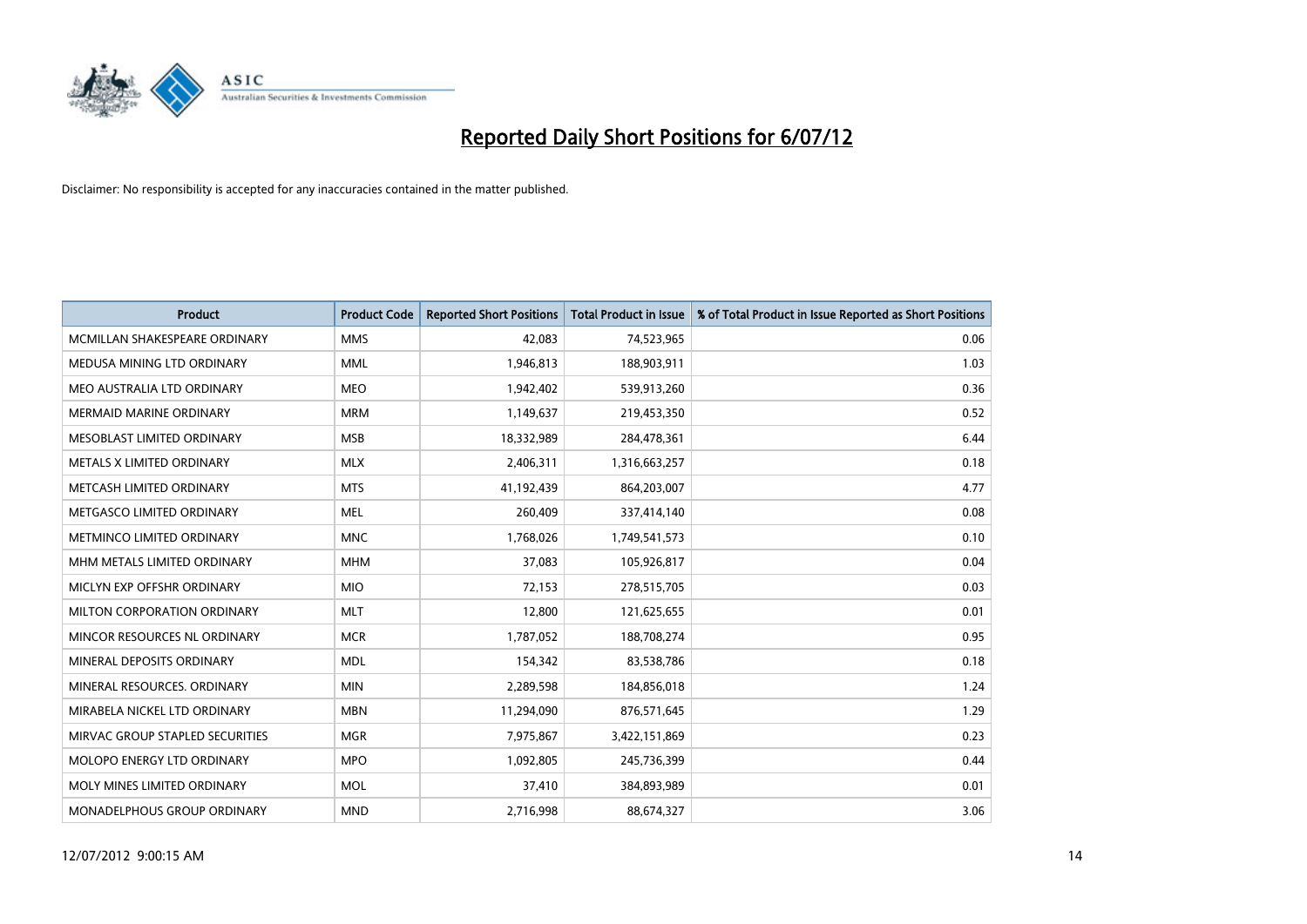

| <b>Product</b>                | <b>Product Code</b> | <b>Reported Short Positions</b> | <b>Total Product in Issue</b> | % of Total Product in Issue Reported as Short Positions |
|-------------------------------|---------------------|---------------------------------|-------------------------------|---------------------------------------------------------|
| MORTGAGE CHOICE LTD ORDINARY  | <b>MOC</b>          | 2,238,468                       | 120,319,572                   | 1.86                                                    |
| MOUNT GIBSON IRON ORDINARY    | <b>MGX</b>          | 7,160,029                       | 1,085,516,652                 | 0.66                                                    |
| MURCHISON METALS LTD ORDINARY | <b>MMX</b>          | 3,617,223                       | 450,093,277                   | 0.80                                                    |
| MYER HOLDINGS LTD ORDINARY    | <b>MYR</b>          | 57,223,131                      | 583,384,551                   | 9.81                                                    |
| NATIONAL AUST, BANK ORDINARY  | <b>NAB</b>          | 15,567,923                      | 2,239,884,428                 | 0.70                                                    |
| NAVITAS LIMITED ORDINARY      | <b>NVT</b>          | 10,568,731                      | 375,318,628                   | 2.82                                                    |
| NEON ENERGY LIMITED ORDINARY  | <b>NEN</b>          | 730,746                         | 436,464,518                   | 0.17                                                    |
| NEW HOPE CORPORATION ORDINARY | <b>NHC</b>          | 1,931,027                       | 830,411,534                   | 0.23                                                    |
| NEWCREST MINING ORDINARY      | <b>NCM</b>          | 1,579,089                       | 765,000,000                   | 0.21                                                    |
| NEWS CORP A NON-VOTING CDI    | <b>NWSLV</b>        | 3,960,383                       | 1,585,187,145                 | 0.25                                                    |
| NEWS CORP B VOTING CDI        | <b>NWS</b>          | 547,602                         | 798,520,953                   | 0.07                                                    |
| NEWSAT LIMITED ORDINARY       | <b>NWT</b>          | 70,000                          | 233,052,157                   | 0.03                                                    |
| NEXTDC LIMITED ORDINARY       | <b>NXT</b>          | 1,411,421                       | 150,602,388                   | 0.94                                                    |
| NEXUS ENERGY LIMITED ORDINARY | <b>NXS</b>          | 683,322                         | 1,329,821,159                 | 0.05                                                    |
| NIB HOLDINGS LIMITED ORDINARY | <b>NHF</b>          | 32,455                          | 439,004,182                   | 0.01                                                    |
| NIDO PETROLEUM ORDINARY       | <b>NDO</b>          | 105,313                         | 1,390,829,818                 | 0.01                                                    |
| NOBLE MINERAL RES ORDINARY    | <b>NMG</b>          | 4,444,172                       | 610,147,952                   | 0.73                                                    |
| NORFOLK GROUP ORDINARY        | <b>NFK</b>          | 1,250                           | 158,890,730                   | 0.00                                                    |
| NORTHERN IRON LTD ORDINARY    | <b>NFE</b>          | 391,516                         | 369,980,113                   | 0.11                                                    |
| NORTHERN STAR ORDINARY        | <b>NST</b>          | 5,045,428                       | 408,788,032                   | 1.23                                                    |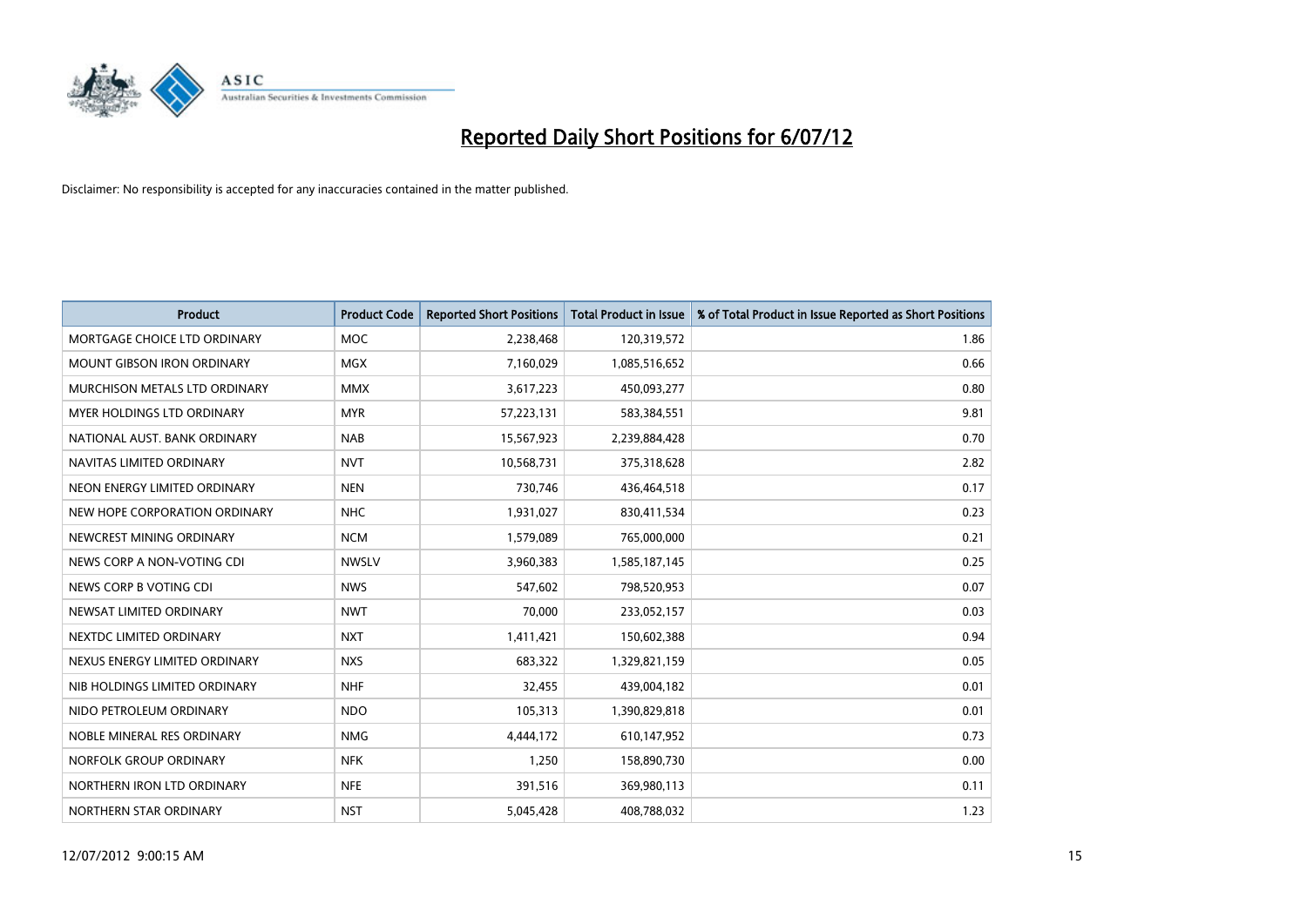

| <b>Product</b>                        | <b>Product Code</b> | <b>Reported Short Positions</b> | <b>Total Product in Issue</b> | % of Total Product in Issue Reported as Short Positions |
|---------------------------------------|---------------------|---------------------------------|-------------------------------|---------------------------------------------------------|
| NRW HOLDINGS LIMITED ORDINARY         | <b>NWH</b>          | 241,947                         | 278,888,011                   | 0.09                                                    |
| NUCOAL RESOURCES LTD ORDINARY         | <b>NCR</b>          | 22,968                          | 768,612,354                   | 0.00                                                    |
| NUFARM LIMITED ORDINARY               | <b>NUF</b>          | 6,188,757                       | 262,142,247                   | 2.36                                                    |
| OAKTON LIMITED ORDINARY               | <b>OKN</b>          | 699,562                         | 92,721,874                    | 0.75                                                    |
| OCEANAGOLD CORP. CHESS DEPOSITARY INT | OGC                 | 593,760                         | 262,886,876                   | 0.23                                                    |
| OIL SEARCH LTD ORDINARY               | <b>OSH</b>          | 5,080,381                       | 1,331,356,047                 | 0.38                                                    |
| OM HOLDINGS LIMITED ORDINARY          | <b>OMH</b>          | 5,735,487                       | 604,105,150                   | 0.95                                                    |
| OPUS GROUP LTD ORDINARY               | <b>OPG</b>          | 90,000                          | 53,678,177                    | 0.17                                                    |
| ORICA LIMITED ORDINARY                | ORI                 | 2,986,942                       | 365,642,802                   | 0.82                                                    |
| ORIGIN ENERGY ORDINARY                | <b>ORG</b>          | 7,029,722                       | 1,089,564,638                 | 0.65                                                    |
| OROCOBRE LIMITED ORDINARY             | <b>ORE</b>          | 82,397                          | 103,195,029                   | 0.08                                                    |
| OROTONGROUP LIMITED ORDINARY          | ORL                 | 161,595                         | 40,880,902                    | 0.40                                                    |
| OZ MINERALS ORDINARY                  | OZL                 | 6,189,460                       | 303,959,847                   | 2.04                                                    |
| PACIFIC BRANDS ORDINARY               | <b>PBG</b>          | 6,758,940                       | 912,915,695                   | 0.74                                                    |
| PALADIN ENERGY LTD ORDINARY           | <b>PDN</b>          | 75,523,459                      | 835,645,290                   | 9.04                                                    |
| PANAUST LIMITED ORDINARY              | <b>PNA</b>          | 2,306,273                       | 604,599,995                   | 0.38                                                    |
| PANORAMIC RESOURCES ORDINARY          | PAN                 | 718,575                         | 238,714,560                   | 0.30                                                    |
| PAPERLINX LIMITED ORDINARY            | <b>PPX</b>          | 1,419,794                       | 609,280,761                   | 0.23                                                    |
| PAPILLON RES LTD ORDINARY             | <b>PIR</b>          | 696,776                         | 243,640,141                   | 0.29                                                    |
| PEAK RESOURCES ORDINARY               | <b>PEK</b>          | 4,993                           | 207,916,802                   | 0.00                                                    |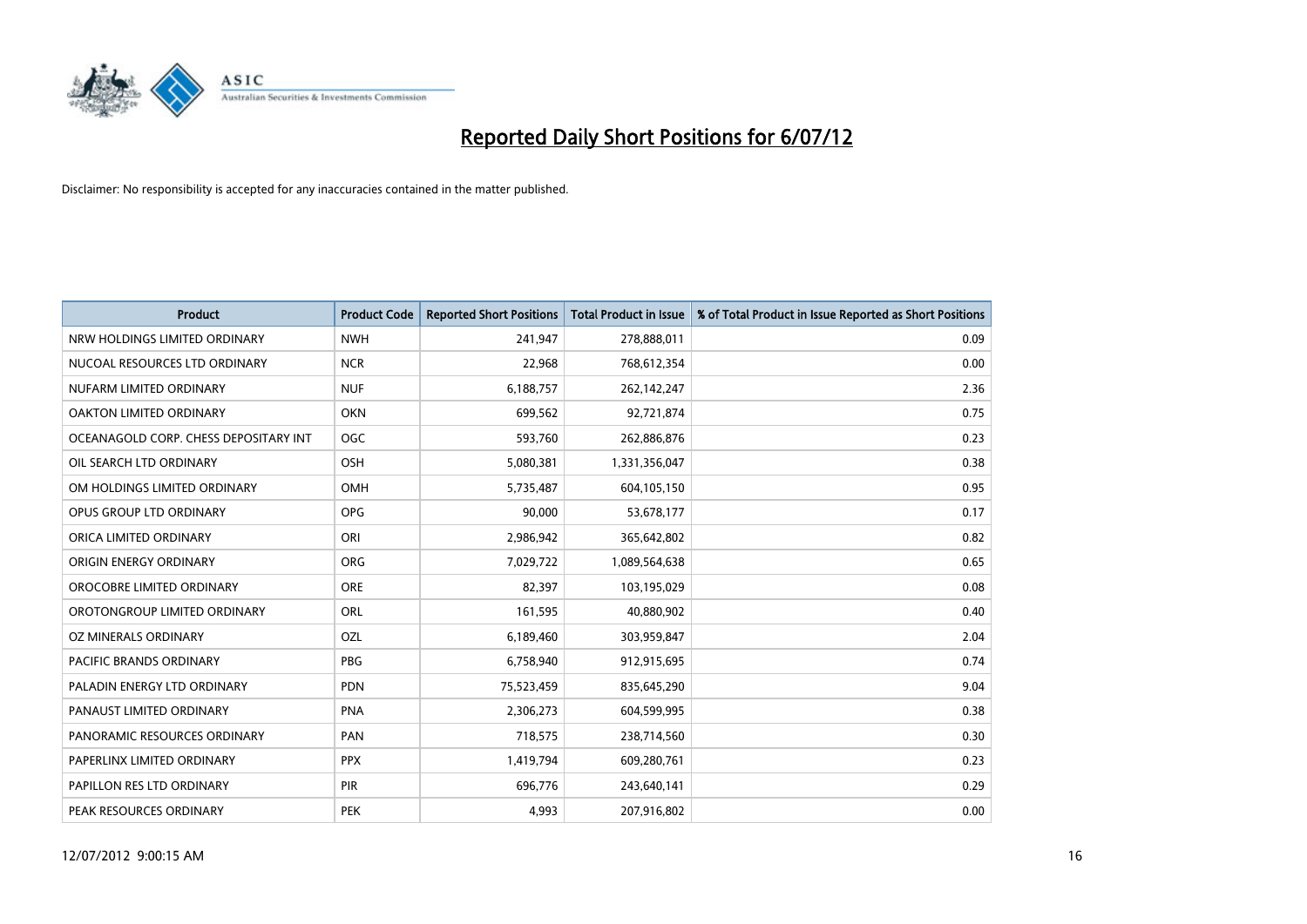

| <b>Product</b>                      | <b>Product Code</b> | <b>Reported Short Positions</b> | <b>Total Product in Issue</b> | % of Total Product in Issue Reported as Short Positions |
|-------------------------------------|---------------------|---------------------------------|-------------------------------|---------------------------------------------------------|
| PEET LIMITED ORDINARY               | <b>PPC</b>          | 948,807                         | 320,170,604                   | 0.30                                                    |
| PERILYA LIMITED ORDINARY            | PEM                 | 380,450                         | 769,316,426                   | 0.05                                                    |
| PERPETUAL LIMITED ORDINARY          | <b>PPT</b>          | 2,057,541                       | 41,980,678                    | 4.90                                                    |
| PERSEUS MINING LTD ORDINARY         | PRU                 | 12,893,482                      | 457,962,088                   | 2.82                                                    |
| PHARMAXIS LTD ORDINARY              | <b>PXS</b>          | 3,796,341                       | 307,630,989                   | 1.23                                                    |
| PHOSPHAGENICS LTD. ORDINARY         | POH                 | 96,072                          | 1,020,215,957                 | 0.01                                                    |
| PLATINUM ASSET ORDINARY             | <b>PTM</b>          | 10,432,354                      | 561,347,878                   | 1.86                                                    |
| PLATINUM AUSTRALIA ORDINARY         | <b>PLA</b>          | 836,127                         | 504,968,043                   | 0.17                                                    |
| PMI GOLD CORP CDI 1:1               | <b>PVM</b>          | 19,524                          | 71,496,626                    | 0.03                                                    |
| PMP LIMITED ORDINARY                | <b>PMP</b>          | 34,862                          | 323,781,124                   | 0.01                                                    |
| PREMIER INVESTMENTS ORDINARY        | <b>PMV</b>          | 474,332                         | 155,260,478                   | 0.31                                                    |
| PRIMA BIOMED LTD ORDINARY           | <b>PRR</b>          | 4,460,736                       | 1,066,063,388                 | 0.42                                                    |
| PRIMARY HEALTH CARE ORDINARY        | <b>PRY</b>          | 14,701,164                      | 501,717,314                   | 2.93                                                    |
| PRIMEAG AUSTRALIA ORDINARY          | PAG                 | 206.413                         | 266,394,444                   | 0.08                                                    |
| PROGRAMMED ORDINARY                 | <b>PRG</b>          | 285,219                         | 118,175,280                   | 0.24                                                    |
| <b>QANTAS AIRWAYS ORDINARY</b>      | QAN                 | 12,176,795                      | 2,265,123,620                 | 0.54                                                    |
| OBE INSURANCE GROUP ORDINARY        | <b>OBE</b>          | 50,092,021                      | 1,181,682,557                 | 4.24                                                    |
| OR NATIONAL LIMITED ORDINARY        | <b>ORN</b>          | 10,909,847                      | 2,440,000,000                 | 0.45                                                    |
| ORXPHARMA LTD ORDINARY              | <b>QRX</b>          | 70,383                          | 144,577,206                   | 0.05                                                    |
| <b>OUBE LOGISTICS HLDG ORDINARY</b> | <b>OUB</b>          | 4,614,900                       | 921,407,185                   | 0.50                                                    |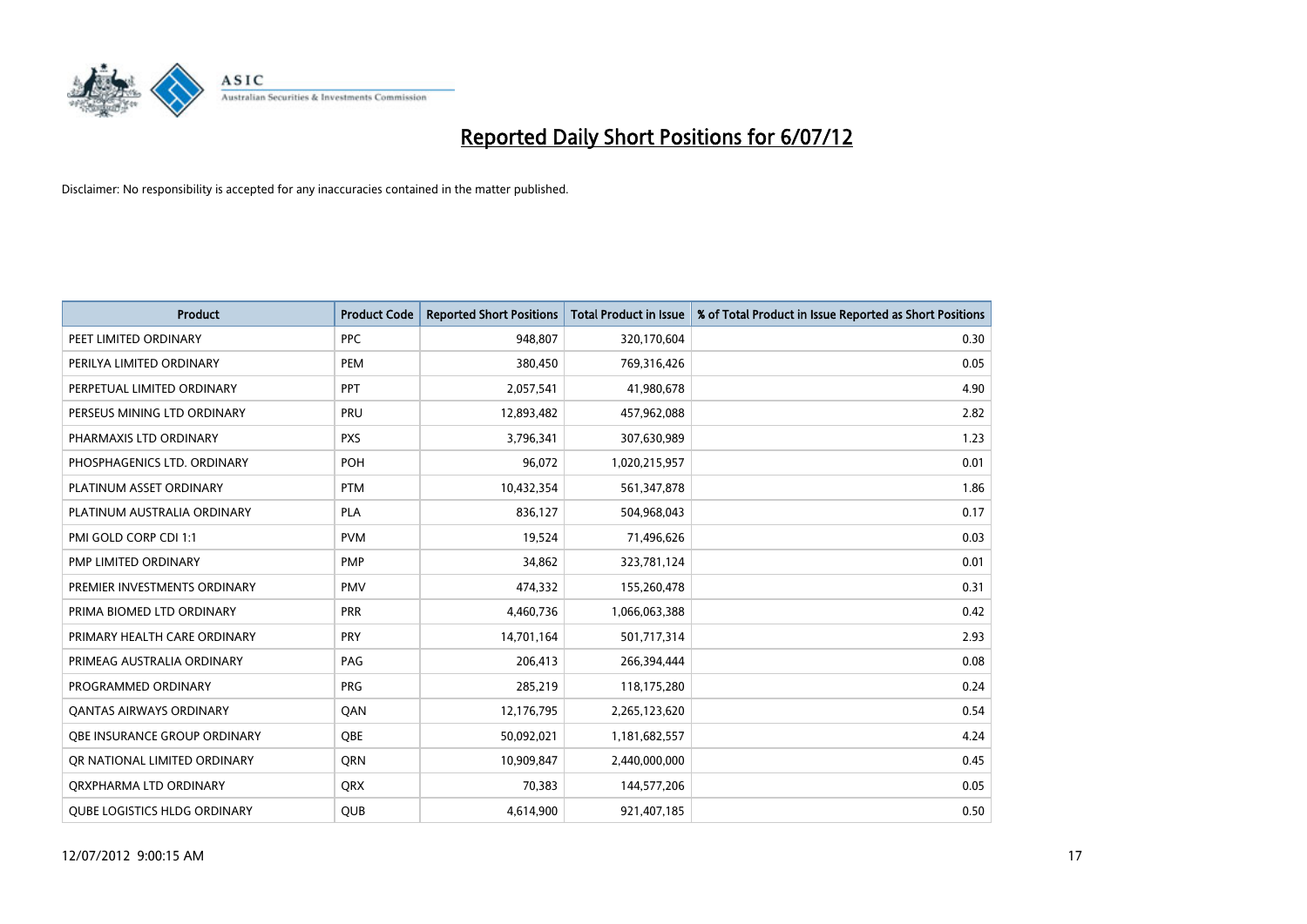

| <b>Product</b>                      | <b>Product Code</b> | <b>Reported Short Positions</b> | <b>Total Product in Issue</b> | % of Total Product in Issue Reported as Short Positions |
|-------------------------------------|---------------------|---------------------------------|-------------------------------|---------------------------------------------------------|
| RAMELIUS RESOURCES ORDINARY         | <b>RMS</b>          | 708,352                         | 335,906,949                   | 0.21                                                    |
| RAMSAY HEALTH CARE ORDINARY         | <b>RHC</b>          | 2,157,187                       | 202,081,252                   | 1.07                                                    |
| RANGE RESOURCES LTD ORDINARY        | <b>RRS</b>          | 243,622                         | 2,118,880,660                 | 0.01                                                    |
| <b>RCR TOMLINSON ORDINARY</b>       | <b>RCR</b>          | 74,221                          | 131,565,256                   | 0.06                                                    |
| <b>REA GROUP ORDINARY</b>           | <b>REA</b>          | 385,469                         | 131,714,699                   | 0.29                                                    |
| <b>RECKON LIMITED ORDINARY</b>      | <b>RKN</b>          | 813,443                         | 129,488,015                   | 0.63                                                    |
| RED 5 LIMITED ORDINARY              | <b>RED</b>          | 93,268                          | 135,488,008                   | 0.07                                                    |
| <b>RED FORK ENERGY ORDINARY</b>     | <b>RFE</b>          | 745,279                         | 310,229,853                   | 0.24                                                    |
| REDBANK ENERGY LTD ORDINARY         | AEJ                 | 13                              | 786,287                       | 0.00                                                    |
| <b>REDFLEX HOLDINGS ORDINARY</b>    | <b>RDF</b>          | 2                               | 110,345,599                   | 0.00                                                    |
| REED RESOURCES LTD ORDINARY         | <b>RDR</b>          | 59,165                          | 462,701,573                   | 0.01                                                    |
| REGIONAL EXPRESS ORDINARY           | <b>REX</b>          | 10,000                          | 121,254,902                   | 0.01                                                    |
| <b>REGIS RESOURCES ORDINARY</b>     | <b>RRL</b>          | 1,130,850                       | 453,028,047                   | 0.25                                                    |
| RESMED INC CDI 10:1                 | <b>RMD</b>          | 777,611                         | 1,556,242,300                 | 0.05                                                    |
| <b>RESOLUTE MINING ORDINARY</b>     | <b>RSG</b>          | 4,745,484                       | 634,428,623                   | 0.75                                                    |
| <b>RESOURCE GENERATION ORDINARY</b> | <b>RES</b>          | 173                             | 262,895,652                   | 0.00                                                    |
| RETAIL FOOD GROUP ORDINARY          | <b>RFG</b>          | 17,020                          | 108,422,615                   | 0.02                                                    |
| REVERSE CORP LIMITED ORDINARY       | <b>REF</b>          | 100                             | 92,382,175                    | 0.00                                                    |
| REX MINERALS LIMITED ORDINARY       | <b>RXM</b>          | 655,262                         | 188,907,284                   | 0.35                                                    |
| RHG LIMITED ORDINARY                | <b>RHG</b>          | 36,083                          | 308,483,177                   | 0.01                                                    |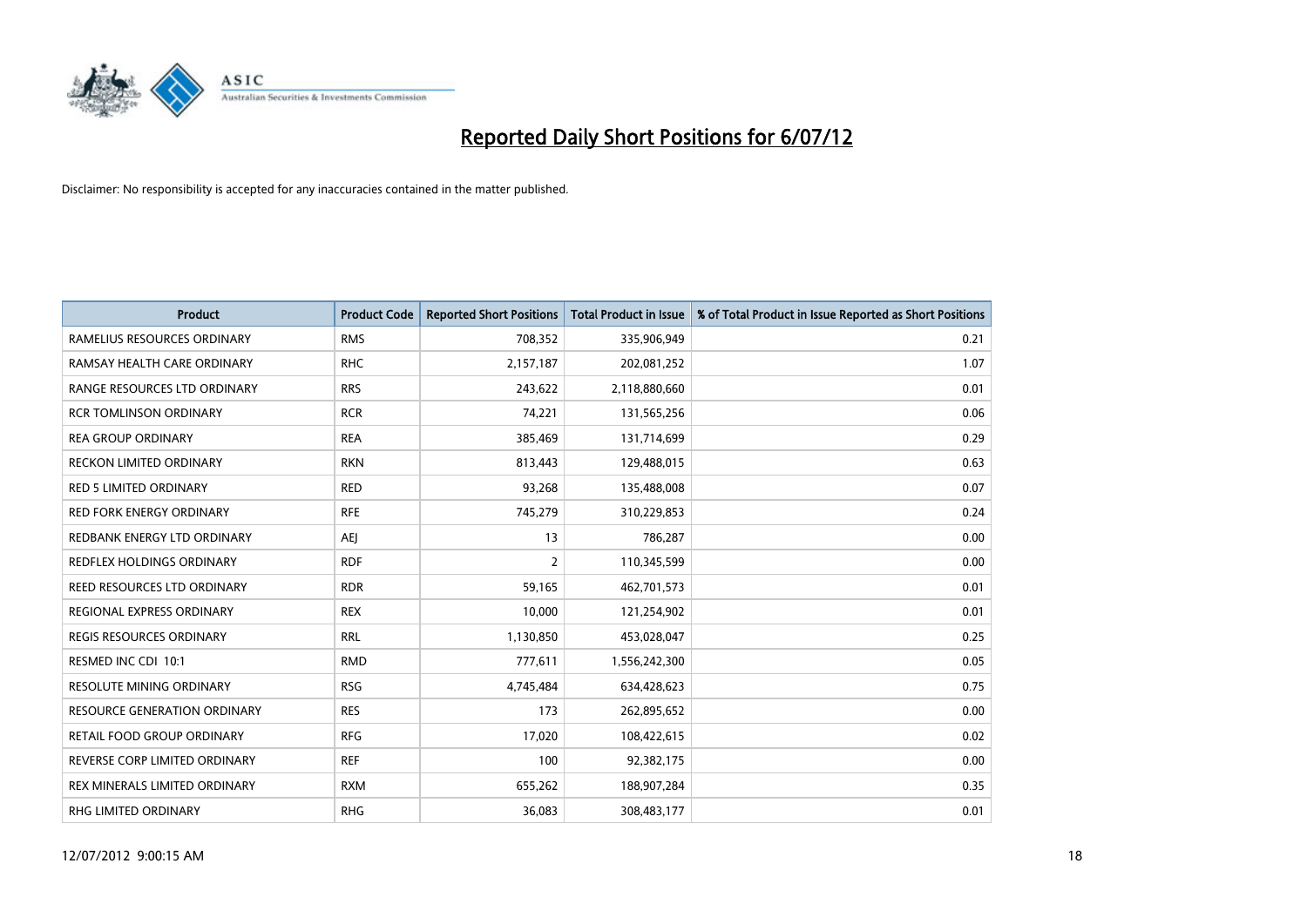

| <b>Product</b>                   | <b>Product Code</b> | <b>Reported Short Positions</b> | <b>Total Product in Issue</b> | % of Total Product in Issue Reported as Short Positions |
|----------------------------------|---------------------|---------------------------------|-------------------------------|---------------------------------------------------------|
| <b>RIALTO ENERGY ORDINARY</b>    | <b>RIA</b>          | 1,479,989                       | 671,347,392                   | 0.22                                                    |
| RIDLEY CORPORATION ORDINARY      | <b>RIC</b>          | 7,483                           | 307,817,071                   | 0.00                                                    |
| RIO TINTO LIMITED ORDINARY       | <b>RIO</b>          | 23,249,128                      | 435,758,720                   | 5.34                                                    |
| ROBUST RESOURCES ORDINARY        | <b>ROL</b>          | 19,067                          | 87,994,097                    | 0.02                                                    |
| ROC OIL COMPANY ORDINARY         | <b>ROC</b>          | 1,851,374                       | 683,235,552                   | 0.27                                                    |
| <b>RURALCO HOLDINGS ORDINARY</b> | <b>RHL</b>          | 12,000                          | 55,019,284                    | 0.02                                                    |
| SAI GLOBAL LIMITED ORDINARY      | SAI                 | 4,227,352                       | 204,354,836                   | 2.07                                                    |
| SALMAT LIMITED ORDINARY          | <b>SLM</b>          | 2,757,571                       | 159,802,174                   | 1.73                                                    |
| SAMSON OIL & GAS LTD ORDINARY    | SSN                 | 2,013,852                       | 1,771,889,967                 | 0.11                                                    |
| SANDFIRE RESOURCES ORDINARY      | <b>SFR</b>          | 4,422,097                       | 151,237,635                   | 2.92                                                    |
| SANTOS LTD ORDINARY              | <b>STO</b>          | 5,070,687                       | 952,809,833                   | 0.53                                                    |
| SARACEN MINERAL ORDINARY         | SAR                 | 2,305,015                       | 594,815,640                   | 0.39                                                    |
| SEDGMAN LIMITED ORDINARY         | <b>SDM</b>          | 15,094                          | 214,292,930                   | 0.01                                                    |
| SEEK LIMITED ORDINARY            | <b>SEK</b>          | 11,870,503                      | 337,101,307                   | 3.52                                                    |
| SENEX ENERGY LIMITED ORDINARY    | <b>SXY</b>          | 15,782,350                      | 1,032,094,191                 | 1.53                                                    |
| SERVCORP LIMITED ORDINARY        | SRV                 | 311                             | 98,440,807                    | 0.00                                                    |
| SERVICE STREAM ORDINARY          | <b>SSM</b>          | 400                             | 283,418,867                   | 0.00                                                    |
| SEVEN GROUP HOLDINGS ORDINARY    | <b>SVW</b>          | 838,560                         | 307,410,281                   | 0.27                                                    |
| SEVEN WEST MEDIA LTD ORDINARY    | <b>SWM</b>          | 30,828,014                      | 666,105,054                   | 4.63                                                    |
| SIGMA PHARMACEUTICAL ORDINARY    | <b>SIP</b>          | 4,903,523                       | 1,186,303,520                 | 0.41                                                    |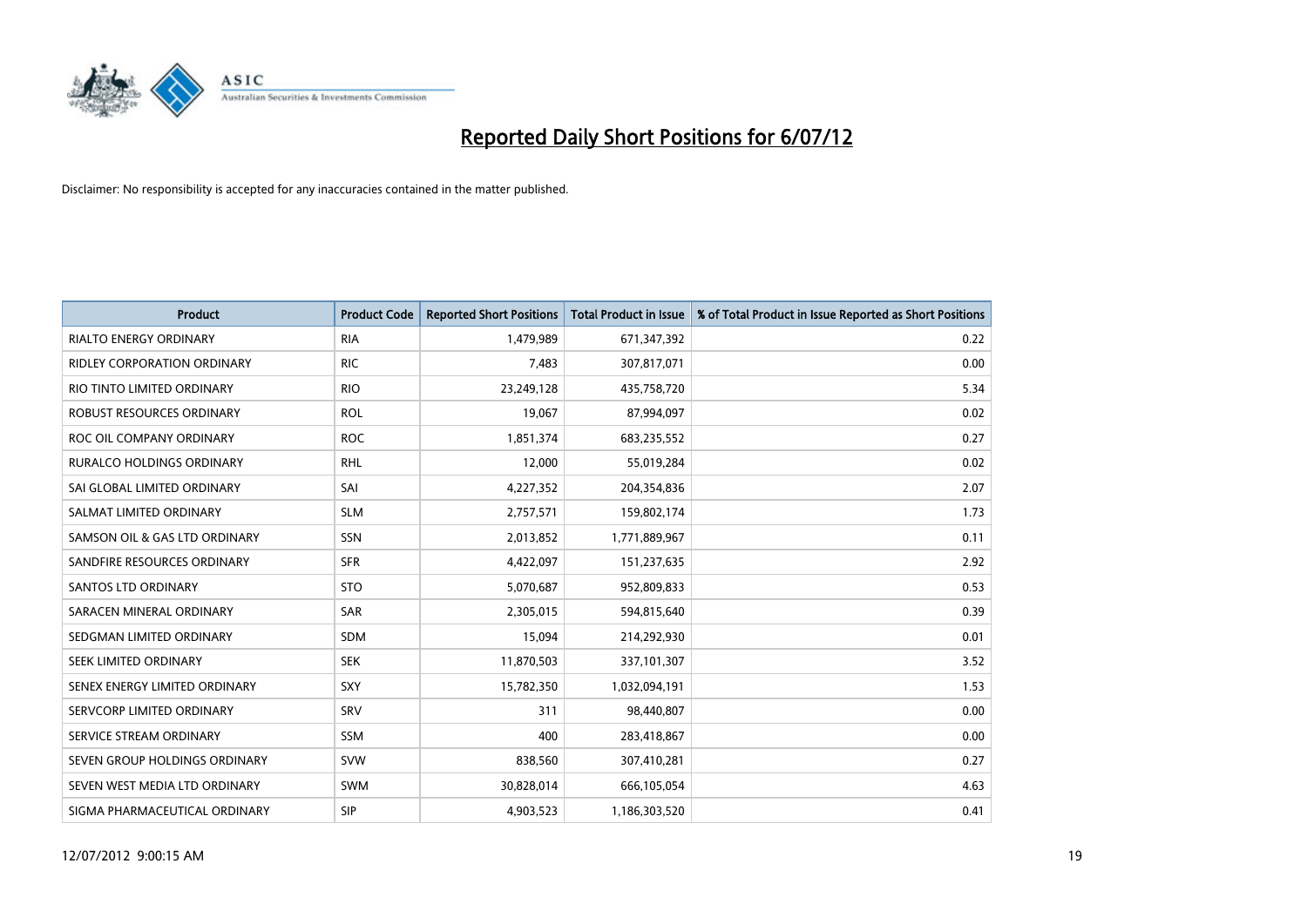

| <b>Product</b>                           | <b>Product Code</b> | <b>Reported Short Positions</b> | <b>Total Product in Issue</b> | % of Total Product in Issue Reported as Short Positions |
|------------------------------------------|---------------------|---------------------------------|-------------------------------|---------------------------------------------------------|
| SILEX SYSTEMS ORDINARY                   | <b>SLX</b>          | 638,571                         | 170,143,997                   | 0.38                                                    |
| SILVER LAKE RESOURCE ORDINARY            | <b>SLR</b>          | 695,019                         | 225,493,476                   | 0.31                                                    |
| SIMS METAL MGMT LTD ORDINARY             | SGM                 | 8,892,632                       | 204,830,045                   | 4.34                                                    |
| SINGAPORE TELECOMM. CHESS DEPOSITARY INT | <b>SGT</b>          | 8,729,921                       | 163,034,804                   | 5.35                                                    |
| SIRTEX MEDICAL ORDINARY                  | <b>SRX</b>          | 8,000                           | 55,768,136                    | 0.01                                                    |
| SKILLED GROUP LTD ORDINARY               | <b>SKE</b>          | 119,273                         | 233,487,276                   | 0.05                                                    |
| SKY CITY ENTERTAIN, ORDINARY             | <b>SKC</b>          | 101                             | 576,958,340                   | 0.00                                                    |
| SKY NETWORK ORDINARY                     | <b>SKT</b>          | 15,000                          | 389,139,785                   | 0.00                                                    |
| <b>SLATER &amp; GORDON ORDINARY</b>      | SGH                 | 13,446                          | 168,600,731                   | 0.01                                                    |
| SMS MANAGEMENT, ORDINARY                 | <b>SMX</b>          | 708,985                         | 68,415,913                    | 1.04                                                    |
| SONIC HEALTHCARE ORDINARY                | <b>SHL</b>          | 4,707,085                       | 390,969,875                   | 1.20                                                    |
| SOUL PATTINSON (W.H) ORDINARY            | SOL                 | 11,652                          | 239,395,320                   | 0.00                                                    |
| SOUTH BOULDER MINES ORDINARY             | <b>STB</b>          | 140,464                         | 120,969,668                   | 0.12                                                    |
| SP AUSNET STAPLED SECURITIES             | <b>SPN</b>          | 6,270,927                       | 3,339,620,165                 | 0.19                                                    |
| SPARK INFRASTRUCTURE STAPLED NOTE & UNIT | SKI                 | 32,772,792                      | 1,326,734,264                 | 2.47                                                    |
| SPECIALTY FASHION ORDINARY               | <b>SFH</b>          | 2,099,171                       | 192,236,121                   | 1.09                                                    |
| SPOTLESS GROUP LTD ORDINARY              | <b>SPT</b>          | 622,686                         | 265,746,161                   | 0.23                                                    |
| ST BARBARA LIMITED ORDINARY              | <b>SBM</b>          | 13,079,413                      | 325,615,389                   | 4.02                                                    |
| STANMORE COAL LTD ORDINARY               | <b>SMR</b>          | 32,870                          | 179,409,108                   | 0.02                                                    |
| STARPHARMA HOLDINGS ORDINARY             | SPL                 | 2,235,723                       | 280,802,451                   | 0.80                                                    |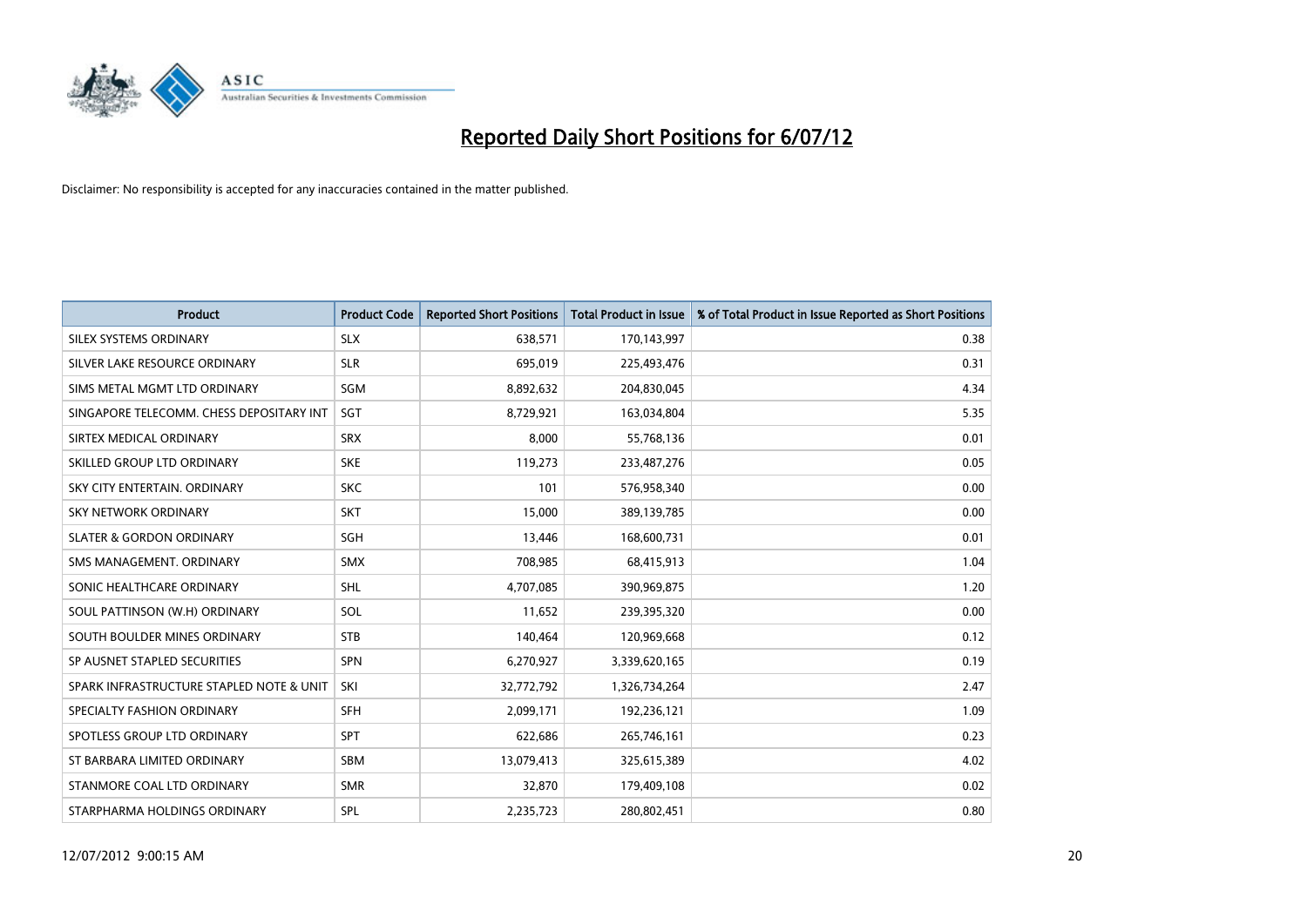

| <b>Product</b>                      | <b>Product Code</b> | <b>Reported Short Positions</b> | <b>Total Product in Issue</b> | % of Total Product in Issue Reported as Short Positions |
|-------------------------------------|---------------------|---------------------------------|-------------------------------|---------------------------------------------------------|
| STH CRS ELECT ENGNR ORDINARY        | <b>SXE</b>          | 48.457                          | 161,486,826                   | 0.03                                                    |
| STHN CROSS MEDIA ORDINARY           | <b>SXL</b>          | 9,018,036                       | 704,594,449                   | 1.28                                                    |
| STOCKLAND UNITS/ORD STAPLED         | SGP                 | 33,574,730                      | 2,203,547,228                 | 1.52                                                    |
| STRAITS RES LTD. ORDINARY           | <b>SRO</b>          | 92,952                          | 456,529,474                   | 0.02                                                    |
| <b>STW COMMUNICATIONS ORDINARY</b>  | SGN                 | 42,757                          | 362,798,351                   | 0.01                                                    |
| SUNCORP GROUP LTD ORDINARY          | <b>SUN</b>          | 12,108,158                      | 1,286,600,980                 | 0.94                                                    |
| SUNDANCE ENERGY ORDINARY            | <b>SEA</b>          | 102,348                         | 277,098,474                   | 0.04                                                    |
| SUNDANCE RESOURCES ORDINARY         | <b>SDL</b>          | 9,792,297                       | 3,049,577,034                 | 0.32                                                    |
| SUNLAND GROUP LTD ORDINARY          | <b>SDG</b>          | 86,370                          | 199,617,888                   | 0.04                                                    |
| SUPER RET REP LTD ORDINARY          | <b>SUL</b>          | 1,502,524                       | 196,152,971                   | 0.77                                                    |
| SYD AIRPORT STAPLED US PROHIBIT.    | <b>SYD</b>          | 9,596,033                       | 1,861,210,782                 | 0.52                                                    |
| SYRAH RESOURCES ORDINARY            | <b>SYR</b>          | 26,250                          | 125,204,521                   | 0.02                                                    |
| TABCORP HOLDINGS LTD ORDINARY       | <b>TAH</b>          | 8,506,904                       | 730,113,969                   | 1.17                                                    |
| <b>TANAMI GOLD NL ORDINARY</b>      | <b>TAM</b>          | 288,709                         | 261,132,677                   | 0.11                                                    |
| TAP OIL LIMITED ORDINARY            | <b>TAP</b>          | 1,008,414                       | 241,295,311                   | 0.42                                                    |
| TASSAL GROUP LIMITED ORDINARY       | <b>TGR</b>          | 74,919                          | 146,304,404                   | 0.05                                                    |
| <b>TATTS GROUP LTD ORDINARY</b>     | <b>TTS</b>          | 6,163,204                       | 1,362,919,733                 | 0.45                                                    |
| <b>TECHNOLOGY ONE ORDINARY</b>      | <b>TNE</b>          | 5,485                           | 304,910,455                   | 0.00                                                    |
| <b>TELECOM CORPORATION ORDINARY</b> | <b>TEL</b>          | 18,296,201                      | 1,856,745,213                 | 0.99                                                    |
| TELSTRA CORPORATION, ORDINARY       | <b>TLS</b>          | 25,889,608                      | 12,443,074,357                | 0.21                                                    |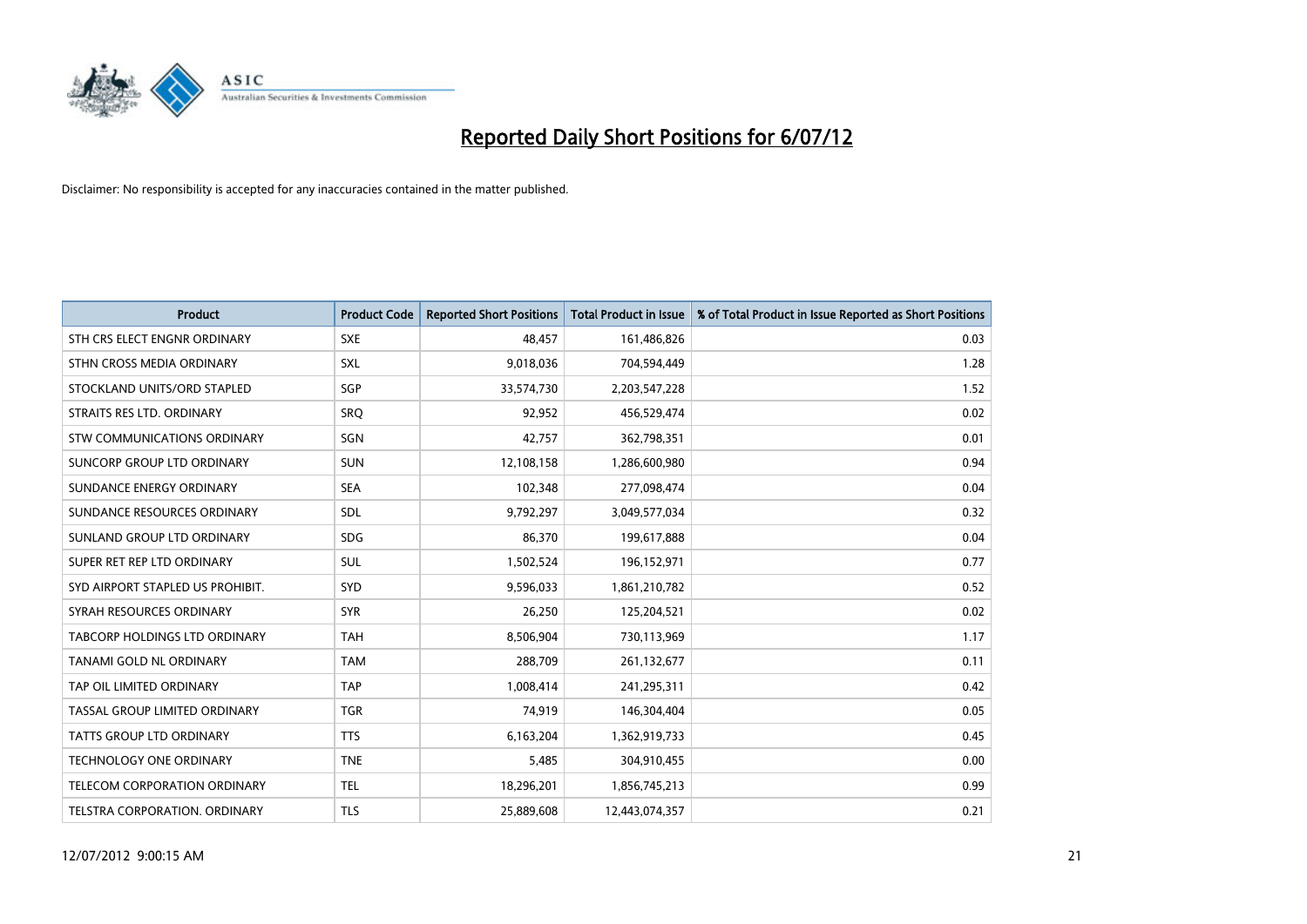

| <b>Product</b>                       | <b>Product Code</b> | <b>Reported Short Positions</b> | <b>Total Product in Issue</b> | % of Total Product in Issue Reported as Short Positions |
|--------------------------------------|---------------------|---------------------------------|-------------------------------|---------------------------------------------------------|
| TEN NETWORK HOLDINGS ORDINARY        | <b>TEN</b>          | 77,111,781                      | 1,360,536,737                 | 5.67                                                    |
| TERANGA GOLD CORP CDI 1:1            | <b>TGZ</b>          | 149,836                         | 159,568,958                   | 0.09                                                    |
| TEXON PETROLEUM LTD ORDINARY         | <b>TXN</b>          | 279,780                         | 245,039,848                   | 0.11                                                    |
| TFS CORPORATION LTD ORDINARY         | <b>TFC</b>          | 207,942                         | 279,621,829                   | 0.07                                                    |
| THAKRAL HOLDINGS GRP ORDINARY/UNIT   | <b>THG</b>          | 100                             | 585,365,014                   | 0.00                                                    |
| THE REJECT SHOP ORDINARY             | <b>TRS</b>          | 2,190,151                       | 26,071,170                    | 8.40                                                    |
| THINKSMART LIMITED ORDINARY          | <b>TSM</b>          | 175,000                         | 156,005,431                   | 0.11                                                    |
| THORN GROUP LIMITED ORDINARY         | <b>TGA</b>          | 299,420                         | 146,374,703                   | 0.20                                                    |
| TIGER RESOURCES ORDINARY             | <b>TGS</b>          | 2,103,306                       | 673,470,269                   | 0.31                                                    |
| TOLL HOLDINGS LTD ORDINARY           | <b>TOL</b>          | 14,311,207                      | 717,133,875                   | 2.00                                                    |
| TOX FREE SOLUTIONS ORDINARY          | <b>TOX</b>          | 42,648                          | 115,311,608                   | 0.04                                                    |
| TPG TELECOM LIMITED ORDINARY         | <b>TPM</b>          | 2,016,753                       | 793,808,141                   | 0.25                                                    |
| TRADE ME GROUP ORDINARY              | <b>TME</b>          | 1,869                           | 395,745,510                   | 0.00                                                    |
| <b>TRANSFIELD SERVICES ORDINARY</b>  | <b>TSE</b>          | 2,783,435                       | 524,013,749                   | 0.53                                                    |
| TRANSPACIFIC INDUST, ORDINARY        | <b>TPI</b>          | 5,576,873                       | 1,578,209,025                 | 0.35                                                    |
| TRANSURBAN GROUP TRIPLE STAPLED SEC. | <b>TCL</b>          | 18,067,626                      | 1,458,321,112                 | 1.24                                                    |
| TREASURY WINE ESTATE ORDINARY        | <b>TWE</b>          | 14,649,105                      | 647,227,144                   | 2.26                                                    |
| TROY RESOURCES LTD ORDINARY          | <b>TRY</b>          | 251,228                         | 89,412,649                    | 0.28                                                    |
| UGL LIMITED ORDINARY                 | <b>UGL</b>          | 7,052,427                       | 166,315,038                   | 4.24                                                    |
| UNILIFE CORPORATION CDI 6:1          | <b>UNS</b>          | 211,168                         | 256,958,538                   | 0.08                                                    |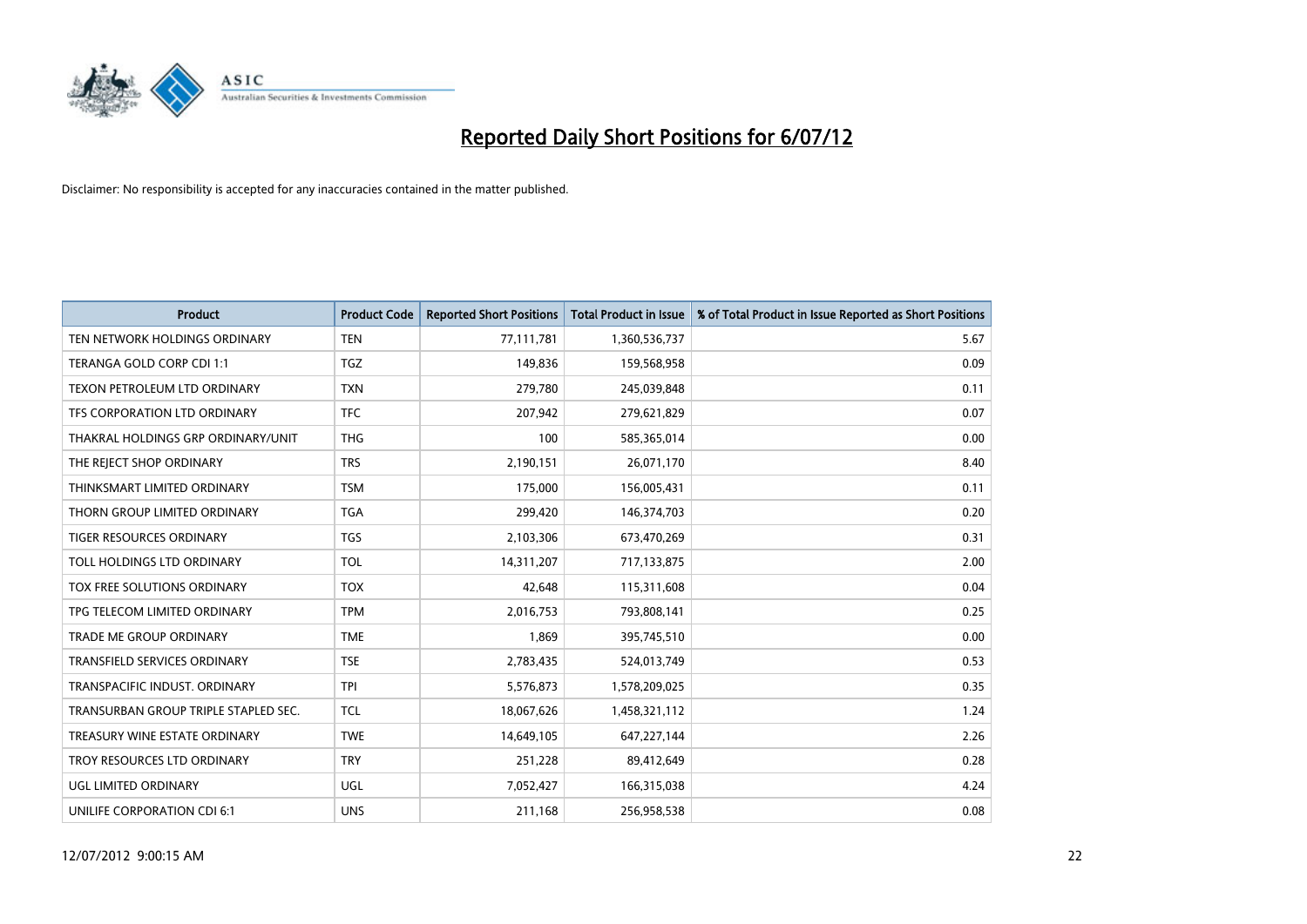

| <b>Product</b>                           | <b>Product Code</b> | <b>Reported Short Positions</b> | <b>Total Product in Issue</b> | % of Total Product in Issue Reported as Short Positions |
|------------------------------------------|---------------------|---------------------------------|-------------------------------|---------------------------------------------------------|
| <b>UXC LIMITED ORDINARY</b>              | <b>UXC</b>          | 96,914                          | 305,585,913                   | 0.03                                                    |
| <b>VENTURE MINERALS ORDINARY</b>         | <b>VMS</b>          | 62,166                          | 232,468,592                   | 0.03                                                    |
| <b>VIRGIN AUS HLDG LTD ORDINARY</b>      | <b>VAH</b>          | 24,058,410                      | 2,210,197,600                 | 1.09                                                    |
| VITERRA INC CDI 1:1                      | <b>VTA</b>          | 10                              | 68,629,939                    | 0.00                                                    |
| WAH NAM INT HLDG LTD ORDINARY            | <b>WNI</b>          | 91,872                          | 7,175,039,665                 | 0.00                                                    |
| <b>WATPAC LIMITED ORDINARY</b>           | <b>WTP</b>          | 351,234                         | 184,332,526                   | 0.19                                                    |
| <b>WDS LIMITED ORDINARY</b>              | <b>WDS</b>          | 7                               | 144,740,614                   | 0.00                                                    |
| WEBIET LIMITED ORDINARY                  | <b>WEB</b>          | 204,470                         | 71,065,929                    | 0.29                                                    |
| <b>WESFARMERS LIMITED ORDINARY</b>       | <b>WES</b>          | 31,102,950                      | 1,006,508,845                 | 3.09                                                    |
| WESFARMERS LIMITED PARTIALLY PROTECTED   | <b>WESN</b>         | 1,152,976                       | 150,563,317                   | 0.77                                                    |
| WESTERN AREAS NL ORDINARY                | <b>WSA</b>          | 7,114,124                       | 179,735,899                   | 3.96                                                    |
| WESTERN DESERT RES. ORDINARY             | <b>WDR</b>          | 514,127                         | 218,819,203                   | 0.23                                                    |
| WESTFIELD GROUP ORD/UNIT STAPLED SEC     | <b>WDC</b>          | 5,436,455                       | 2,267,603,504                 | 0.24                                                    |
| <b>WESTFIELD RETAIL TST UNIT STAPLED</b> | <b>WRT</b>          | 43,323,088                      | 3,054,166,195                 | 1.42                                                    |
| <b>WESTPAC BANKING CORP ORDINARY</b>     | <b>WBC</b>          | 60,798,784                      | 3,079,970,408                 | 1.97                                                    |
| WHITE ENERGY COMPANY ORDINARY            | <b>WEC</b>          | 2,002,798                       | 322,974,494                   | 0.62                                                    |
| WHITEHAVEN COAL ORDINARY                 | <b>WHC</b>          | 11,689,738                      | 1,013,190,387                 | 1.15                                                    |
| WINDIMURRA VANADIUM ORDINARY             | <b>WVL</b>          | 327,370                         | 154,278,674                   | 0.21                                                    |
| WOODSIDE PETROLEUM ORDINARY              | <b>WPL</b>          | 2,645,958                       | 823,910,657                   | 0.32                                                    |
| WOOLWORTHS LIMITED ORDINARY              | <b>WOW</b>          | 5,421,797                       | 1,231,930,231                 | 0.44                                                    |